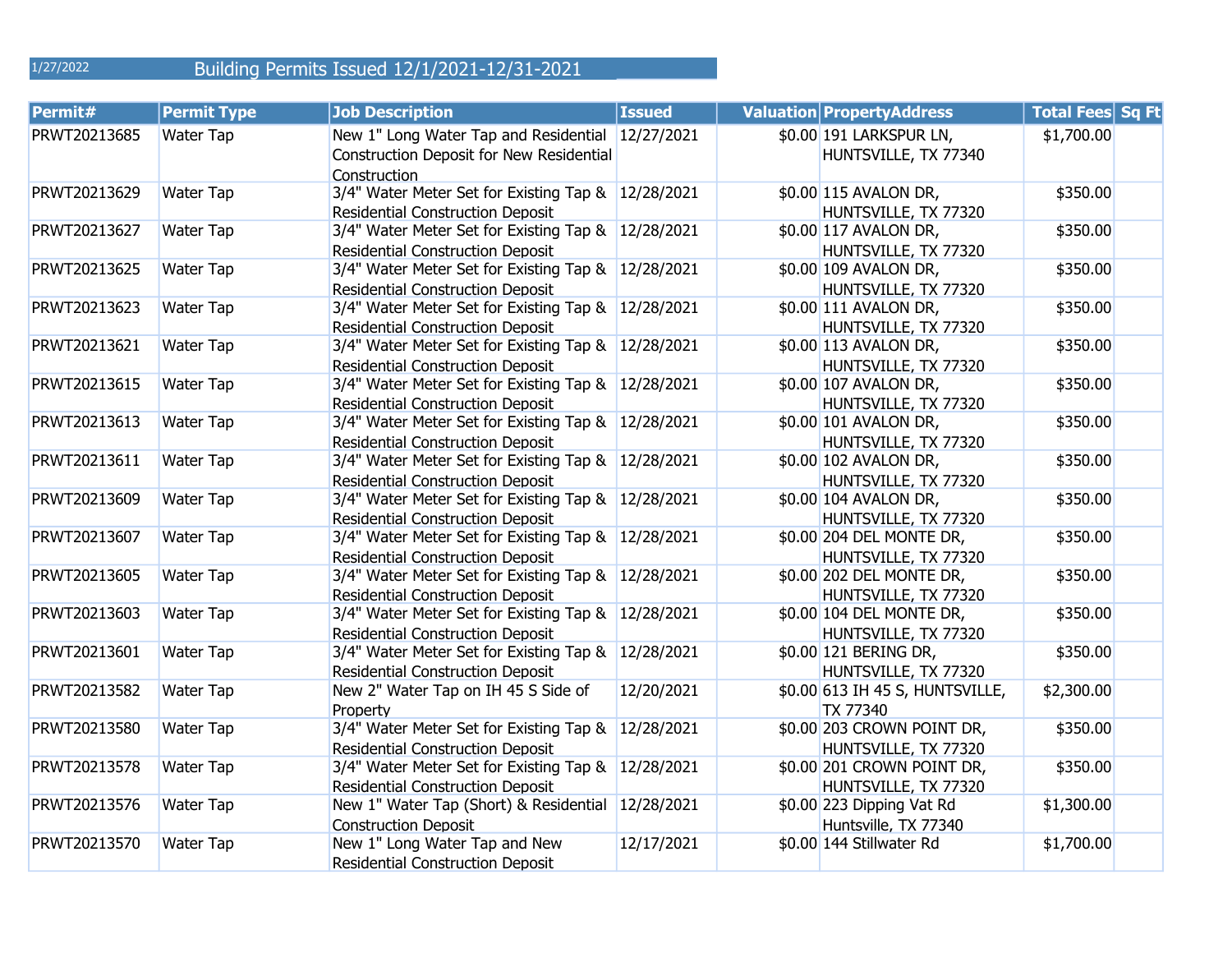| PRWT20213564 | Water Tap             | New 2" Short Water Tap                                                                        | 12/16/2021 | \$0.00 923 Bearkat Blvd, Huntsville,<br>TX 77340   | \$2,300.00 |  |
|--------------|-----------------------|-----------------------------------------------------------------------------------------------|------------|----------------------------------------------------|------------|--|
| PRWT20213517 | Water Tap             | New 1" Water Tap (Long) & Residential<br><b>Construction Deposit</b>                          | 12/22/2021 | \$0.00 179 Rim Rock Rd Huntsville,<br>TX 77340     | \$1,700.00 |  |
| PRWT20213516 | Water Tap             | New 1" Water Tap (Long) & Residential<br><b>Construction Deposit</b>                          | 12/14/2021 | \$0.00 271 RIM ROCK RD,<br>HUNTSVILLE, TX 77340    | \$1,700.00 |  |
| PRWT20213444 | <b>Water Tap</b>      | 3/4" Water Meter Set for Existing Tap &<br><b>Residential Construction Deposit</b>            | 12/10/2021 | \$0.00 108 NEW DAWN TRAIL,<br>HUNTSVILLE, TX 77340 | \$350.00   |  |
| PRWT20213440 | <b>Water Tap</b>      | 3/4" Water Meter Set for Existing Tap & 12/10/2021<br><b>Residential Construction Deposit</b> |            | \$0.00 135 WORLEY WAY,<br>HUNTSVILLE, TX 77340     | \$350.00   |  |
| PRWT20213418 | <b>Water Tap</b>      | 1" Water Meter Set for Existing Tap &<br><b>Residential Construction Deposit</b>              | 12/10/2021 | \$0.00 374 Dahlia Rd Huntsville, TX<br>77320       | \$400.00   |  |
| PRWT20213190 | Water Tap             | New 3/4" Water Tap (Long) &<br><b>Residential Construction Deposit</b>                        | 12/01/2021 | \$0.00 1856 EAST LAKE DR,<br>HUNTSVILLE, TX 77340  | \$1,550.00 |  |
| PRWT20212783 | Water Tap             | New 3/4" Water Tap (Long) &<br><b>Residential Construction Deposit</b>                        | 12/01/2021 | \$0.00 1852 EAST LAKE DR,<br>HUNTSVILLE, TX 77340  | \$1,550.00 |  |
| PRTS20213539 | <b>Temporary Sign</b> | 50 Temporary Signs Advertising Winter<br>Revival - Effective 01/01/2022-<br>01/22/2022        | 12/16/2021 | \$0.00 999 City Limits Huntsville,<br>TX 77340     | \$25.00    |  |
| PRTS20213515 | <b>Temporary Sign</b> | 20 Temporary Signs Advertising<br>Christmas Eve Service - Effective<br>12/14/21-01/04/22      | 12/14/2021 | \$0.00 999 City Limits Huntsville,<br>TX 77340     | \$25.00    |  |
| PRTS20213446 | <b>Temporary Sign</b> | 50 Temporary Signs Advertising<br>Registration - Effective 01/02/22-<br>01/23/22              | 12/14/2021 | \$0.00 999 City Limits Huntsville,<br>TX 77340     | \$25.00    |  |
| PRTS20213163 | <b>Temporary Sign</b> | 50 Temporary Signs Advertising<br>Christmas Eve Service - 12/01/21-<br>12/26/21               | 12/03/2021 | \$0.00 999 City Limits Huntsville,<br>TX 77340     | \$25.00    |  |
| PRST20213630 | Sewer Tap             | 4" Sewer Connection to Existing Tap                                                           | 12/28/2021 | \$0.00 115 AVALON DR,<br>HUNTSVILLE, TX 77320      | \$200.00   |  |
| PRST20213628 | Sewer Tap             | 4" Sewer Connection to Existing Tap                                                           | 12/28/2021 | \$0.00 117 AVALON DR,<br>HUNTSVILLE, TX 77320      | \$200.00   |  |
| PRST20213626 | Sewer Tap             | 4" Sewer Connection to Existing Tap                                                           | 12/28/2021 | \$0.00 109 AVALON DR,<br>HUNTSVILLE, TX 77320      | \$200.00   |  |
| PRST20213624 | Sewer Tap             | 4" Sewer Connection to Existing Tap                                                           | 12/28/2021 | \$0.00 111 AVALON DR,<br>HUNTSVILLE, TX 77320      | \$200.00   |  |
| PRST20213622 | Sewer Tap             | 4" Sewer Connection to Existing Tap                                                           | 12/28/2021 | \$0.00 113 AVALON DR,<br>HUNTSVILLE, TX 77320      | \$200.00   |  |
| PRST20213620 | Sewer Tap             | 4" Sewer Connection to Existing Tap                                                           | 12/28/2021 | \$0.00 103 AVALON DR,<br>HUNTSVILLE, TX 77320      | \$200.00   |  |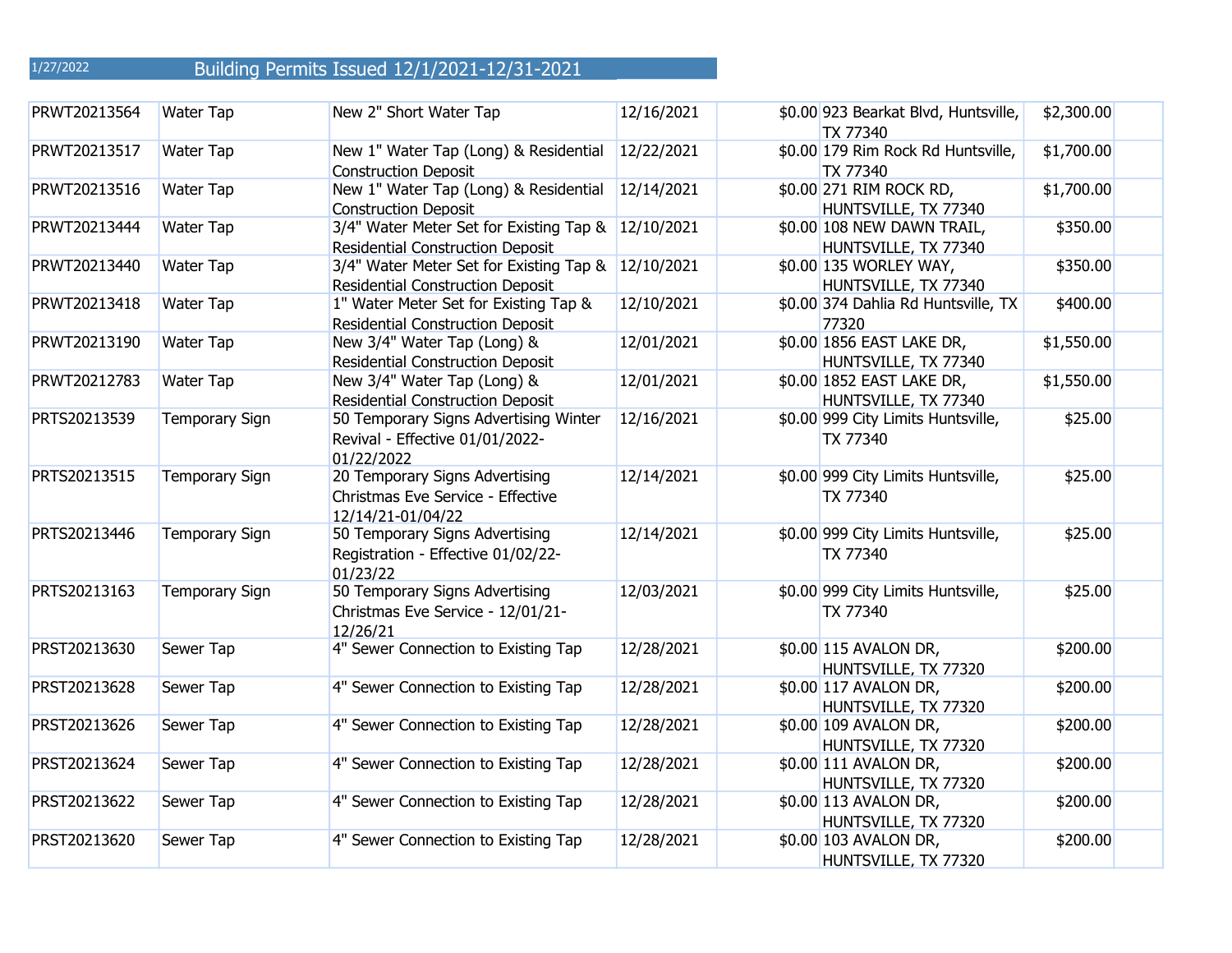| PRST20213618 | Sewer Tap            | 4" Sewer Connection to Existing Tap     | 12/28/2021 | \$0.00 105 AVALON DR,<br>HUNTSVILLE, TX 77320 | \$200.00   |      |
|--------------|----------------------|-----------------------------------------|------------|-----------------------------------------------|------------|------|
| PRST20213616 | Sewer Tap            | 4" Sewer Connection to Existing Tap     | 12/28/2021 | \$0.00 107 AVALON DR,                         | \$200.00   |      |
|              |                      |                                         |            |                                               |            |      |
| PRST20213614 | Sewer Tap            | 4" Sewer Connection to Existing Tap     | 12/28/2021 | HUNTSVILLE, TX 77320<br>\$0.00 101 AVALON DR, | \$200.00   |      |
|              |                      |                                         |            |                                               |            |      |
| PRST20213612 | Sewer Tap            | 4" Sewer Connection to Existing Tap     | 12/28/2021 | HUNTSVILLE, TX 77320<br>\$0.00 102 AVALON DR, | \$200.00   |      |
|              |                      |                                         |            |                                               |            |      |
|              |                      |                                         |            | HUNTSVILLE, TX 77320                          |            |      |
| PRST20213610 | Sewer Tap            | 4" Sewer Connection to Existing Tap     | 12/28/2021 | \$0.00 104 AVALON DR,                         | \$200.00   |      |
|              |                      |                                         |            | HUNTSVILLE, TX 77320                          |            |      |
| PRST20213608 | Sewer Tap            | 4" Sewer Connection to Existing Tap     | 12/28/2021 | \$0.00 204 DEL MONTE DR,                      | \$200.00   |      |
|              |                      |                                         |            | HUNTSVILLE, TX 77320                          |            |      |
| PRST20213606 | Sewer Tap            | 4" Sewer Connection to Existing Tap     | 12/28/2021 | \$0.00 202 DEL MONTE DR,                      | \$200.00   |      |
|              |                      |                                         |            | HUNTSVILLE, TX 77320                          |            |      |
| PRST20213604 | Sewer Tap            | 4" Sewer Connection to Existing Tap     | 12/28/2021 | \$0.00 104 DEL MONTE DR,                      | \$200.00   |      |
|              |                      |                                         |            | HUNTSVILLE, TX 77320                          |            |      |
| PRST20213602 | Sewer Tap            | 4" Sewer Connection to Existing Tap     | 12/28/2021 | \$0.00 121 BERING DR,                         | \$200.00   |      |
|              |                      |                                         |            | HUNTSVILLE, TX 77320                          |            |      |
| PRST20213579 | Sewer Tap            | 4" Sewer Connection to Existing Tap     | 12/28/2021 | \$0.00 201 CROWN POINT DR,                    | \$200.00   |      |
|              |                      |                                         |            | HUNTSVILLE, TX 77320                          |            |      |
| PRST20213445 | Sewer Tap            | 4" Sewer Connection to Existing Tap     | 12/10/2021 | \$0.00 108 NEW DAWN TRAIL,                    | \$200.00   |      |
|              |                      |                                         |            | HUNTSVILLE, TX 77340                          |            |      |
| PRST20213441 | Sewer Tap            | 4" Sewer Connection to Existing Tap     | 12/10/2021 | \$0.00 135 WORLEY WAY,                        | \$200.00   |      |
|              |                      |                                         |            | HUNTSVILLE, TX 77340                          |            |      |
| PRST20213276 | Sewer Tap            | Replacement 4" Sewer Tap (Short)        | 12/03/2021 | \$0.00 128 YEGUA CIR,                         | \$1,000.00 |      |
|              |                      |                                         |            | HUNTSVILLE, TX 77340                          |            |      |
| PRST20213191 | Sewer Tap            | New 4" Sewer Tap (Short)                | 12/01/2021 | \$0.00 1856 EAST LAKE DR,                     | \$1,000.00 |      |
|              |                      |                                         |            | HUNTSVILLE, TX 77340                          |            |      |
| PRST20212784 | Sewer Tap            | New 4" Sewer Tap (Short)                | 12/01/2021 | \$0.00 1852 EAST LAKE DR,                     | \$1,000.00 |      |
|              |                      |                                         |            | HUNTSVILLE, TX 77340                          |            |      |
| PRSG20213272 | Sign                 | New Installation of Non-Electrical Pole | 12/06/2021 | \$0.00 615 HAYMAN ST,                         | \$91.00    |      |
|              |                      | Sign                                    |            | HUNTSVILLE, TX 77340                          |            |      |
| PRSG20213166 | Sign                 | New Installation of Non-Electrical Pole | 12/01/2021 | \$0.00 1511 DOGWOOD DR,                       | \$93.00    |      |
|              |                      | Sign                                    |            | HUNTSVILLE, TX 77340                          |            |      |
|              |                      |                                         |            |                                               |            |      |
| PRSF20213538 | New Single Family    | New Construction of Single Family       | 12/30/2021 | \$500,000.00 1880 ROLLINGWOOD DR,             | \$1,816.65 | 2202 |
|              | Dwelling/Duplex/Town | <b>Dwelling</b>                         |            | HUNTSVILLE, TX 77340                          |            |      |
|              | House                |                                         |            |                                               |            |      |
| PRSF20213077 | New Single Family    | New Single-Family Home Construction:    | 12/14/2021 | \$148,000.00 115 AVALON DR,                   | \$2,256.38 | 2735 |
|              | Dwelling/Duplex/Town | Gardner / ELV B2                        |            | HUNTSVILLE, TX 77320                          |            |      |
|              | House                |                                         |            |                                               |            |      |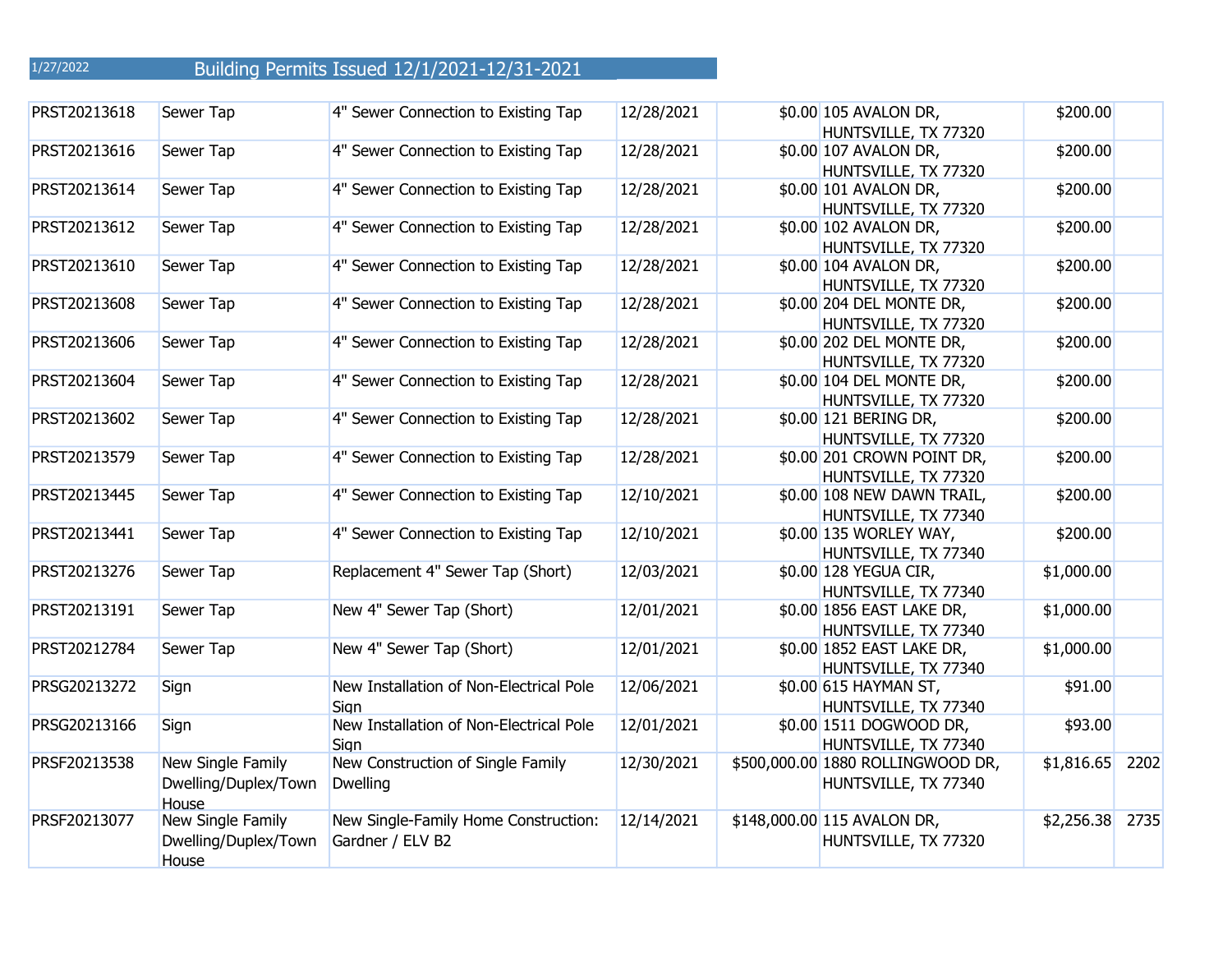| PRSF20213076 | New Single Family<br>Dwelling/Duplex/Town<br>House | New Single-Family Home Construction:<br>Brookview / ELV B2S | 12/14/2021 | \$112,050.00 117 AVALON DR,<br>HUNTSVILLE, TX 77320    | \$1,706.25 1750  |      |
|--------------|----------------------------------------------------|-------------------------------------------------------------|------------|--------------------------------------------------------|------------------|------|
| PRSF20213075 | New Single Family<br>Dwelling/Duplex/Town<br>House | New Single-Family Home Construction:<br>Brookview / ELV A3  | 12/13/2021 | \$110,085.00 109 AVALON DR,<br>HUNTSVILLE, TX 77320    | $$1,647.75$ 1690 |      |
| PRSF20213074 | New Single Family<br>Dwelling/Duplex/Town<br>House | New Single-Family Home Construction:<br>Dupont / ELV A2S    | 12/14/2021 | \$130,575.00 111 AVALON DR,<br>HUNTSVILLE, TX 77320    | \$1,845.53       | 2237 |
| PRSF20213073 | New Single Family<br>Dwelling/Duplex/Town<br>House | New Single-Family Home Construction:<br>Essex / ELV B3      | 12/14/2021 | \$137,500.00 113 AVALON DR,<br>HUNTSVILLE, TX 77320    | \$2,088.08       | 2531 |
| PRSF20213072 | New Single Family<br>Dwelling/Duplex/Town<br>House | New Single-Family Home Construction:<br>Dupont / ELV B3     | 12/16/2021 | \$131,500.00 103 AVALON DR,<br>HUNTSVILLE, TX 77320    | \$1,885.95       | 2286 |
| PRSF20213071 | New Single Family<br>Dwelling/Duplex/Town<br>House | New Single-Family Home Construction:<br>Essex / ELV A2S     | 12/16/2021 | \$136,525.00 105 AVALON DR,<br>HUNTSVILLE, TX 77320    | \$2,040.23 2473  |      |
| PRSF20213070 | New Single Family<br>Dwelling/Duplex/Town<br>House | New Single-Family Home Construction:<br>Gardner / ELV A3    | 12/16/2021 | \$147,275.00 107 AVALON DR,<br>HUNTSVILLE, TX 77320    | \$2,223.38       | 2695 |
| PRSF20213069 | New Single Family<br>Dwelling/Duplex/Town<br>House | New Single-Family Home Construction:<br>Brookview / ELV A2  | 12/16/2021 | \$110,085.00 101 AVALON DR,<br>HUNTSVILLE, TX 77320    | $$1,647.75$ 1690 |      |
| PRSF20213068 | New Single Family<br>Dwelling/Duplex/Town<br>House | New Single-Family Home Construction:<br>Radford / ELV B2S   | 12/16/2021 | \$136,250.00 102 AVALON DR,<br>HUNTSVILLE, TX 77320    | \$1,980.00       | 2400 |
| PRSF20213067 | New Single Family<br>Dwelling/Duplex/Town<br>House | New Single-Family Home Construction:<br>Covington / ELV A2S | 12/16/2021 | \$128,280.00 104 AVALON DR,<br>HUNTSVILLE, TX 77320    | $$1,733.33$ 2101 |      |
| PRSF20213066 | New Single Family<br>Dwelling/Duplex/Town<br>House | New Single-Family Home Construction:<br>Gardner / ELV A3    | 12/13/2021 | \$147,275.00 204 DEL MONTE DR,<br>HUNTSVILLE, TX 77320 | \$2,223.38       | 2695 |
| PRSF20213064 | New Single Family<br>Dwelling/Duplex/Town<br>House | New Single-Family Home Construction:<br>Covington / ELV A2  | 12/13/2021 | \$128,280.00 202 DEL MONTE DR,<br>HUNTSVILLE, TX 77320 | \$1,733.33       | 2101 |
| PRSF20213062 | New Single Family<br>Dwelling/Duplex/Town<br>House | New Single-Family Home Construction:<br>Radford / ELV B2S   | 12/14/2021 | \$136,250.00 104 DEL MONTE DR,<br>HUNTSVILLE, TX 77320 | \$1,980.00       | 2400 |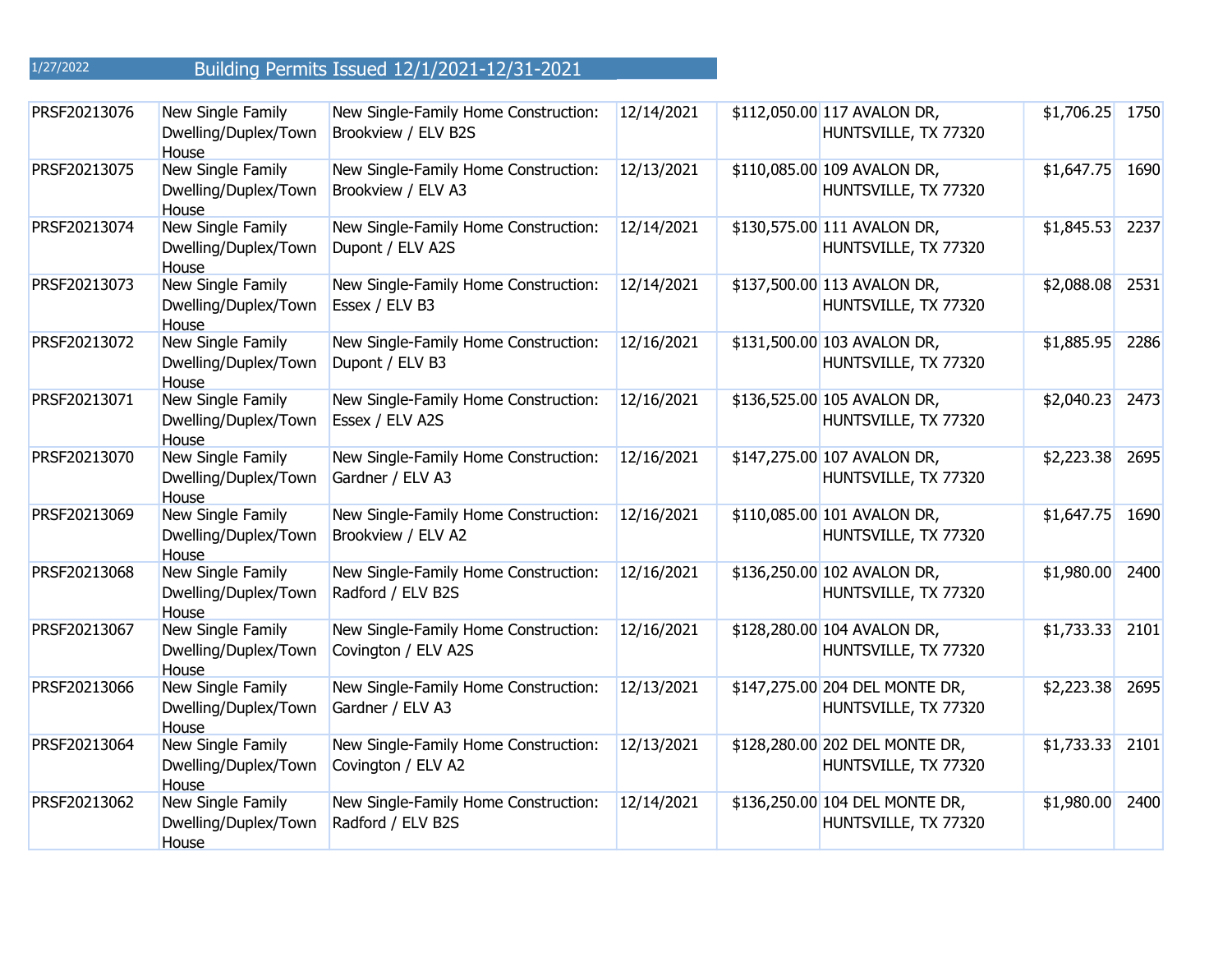| PRSF20212782 | New Single Family<br>Dwelling/Duplex/Town<br>House | New Construction of Single Family<br><b>Dwelling</b><br>STOP WORK ORDER generated on<br>01/26/2022 by username 'Lloyd Miller'.                                                                                                    | 12/01/2021 | \$230,000.00 1852 EAST LAKE DR,<br>HUNTSVILLE, TX 77340 | $$1,737.45$ 2106 |  |
|--------------|----------------------------------------------------|-----------------------------------------------------------------------------------------------------------------------------------------------------------------------------------------------------------------------------------|------------|---------------------------------------------------------|------------------|--|
| PRRN20213514 | Renovation                                         | Repairs & Alterations to Existing Single<br><b>Family Dwelling</b>                                                                                                                                                                | 12/28/2021 | \$0.00 1424 13TH ST,<br>HUNTSVILLE, TX 77340            | \$485.00         |  |
| PRRN20213414 | Renovation                                         | Replace existing shower unit with new<br>base and door and tile the wall behind it.<br>Take out vanity and replace with<br>pedestal sink. Remove existing<br>sheetrock and replace with shiplap.<br>Renlace old flooring with new | 12/21/2021 | \$10,000.00 802 AVE M, HUNTSVILLE,<br><b>TX 77320</b>   | \$65.00          |  |
| PRPL20213746 | Plumbing                                           | Gas Test - 2 Meters                                                                                                                                                                                                               | 12/30/2021 | \$1,000.00 431 SH 190, HUNTSVILLE,<br>TX 77340          | \$110.00         |  |
| PRPL20213745 | Plumbing                                           | Gas Test - 1 Meter                                                                                                                                                                                                                | 12/30/2021 | \$600.00 1010 8TH ST, HUNTSVILLE,<br><b>TX 77320</b>    | \$110.00         |  |
| PRPL20213744 | Plumbing                                           | Gas Test - 1 Meter                                                                                                                                                                                                                | 12/30/2021 | \$1,000.00 1220 7th St, Huntsville, TX<br>77340         | \$110.00         |  |
| PRPL20213743 | Plumbing                                           | Install Ground Up Plumbing for New<br><b>Construction of Bank</b>                                                                                                                                                                 | 12/29/2021 | \$61,000.00 1718 11TH ST,<br>HUNTSVILLE, TX 77340       | \$394.00         |  |
| PRPL20213742 | Plumbing                                           | Gas Test of Commercial Building                                                                                                                                                                                                   | 12/29/2021 | \$500.00 3122 MONTGOMERY RD,<br>HUNTSVILLE, TX 77340    | \$110.00         |  |
| PRPL20213732 | Plumbing                                           | Install Water and Sewer Service for New 12/29/2021<br>Construction in the ETJ                                                                                                                                                     |            | \$1,000.00 164 WORLEY WAY,<br>HUNTSVILLE, TX 77340      | \$50.00          |  |
| PRPL20213731 | Plumbing                                           | Install Water and Sewer Service for New 12/29/2021<br>Construction in the ETJ                                                                                                                                                     |            | \$1,000.00 127 WORLEY WAY,<br>HUNTSVILLE, TX 77340      | \$50.00          |  |
| PRPL20213721 | Plumbing                                           | Gas Test on Occupied Residence                                                                                                                                                                                                    | 12/28/2021 | \$200.00 715 HAYMAN ST,<br>HUNTSVILLE, TX 77340         | \$50.00          |  |
| PRPL20213720 | Plumbing                                           | Adding Piping and Fixtures for Bathroom 12/28/2021<br>and Utility Room                                                                                                                                                            |            | \$6,800.00 235 IH 45 S, STE:B,<br>HUNTSVILLE, TX 77340  | \$135.00         |  |
| PRPL20213718 | Plumbing                                           | Piping & Fixtures for Interior Remodel                                                                                                                                                                                            | 12/28/2021 | \$5,000.00 1424 13TH ST,<br>HUNTSVILLE, TX 77340        | \$65.00          |  |
| PRPL20213717 | Plumbing                                           | Install Piping, Fixtures, and Service for<br>New Construction of Single Family<br><b>Dwelling</b>                                                                                                                                 | 12/28/2021 | \$6,000.00 1852 EAST LAKE DR,<br>HUNTSVILLE, TX 77340   | \$70.00          |  |
| PRPL20213716 | Plumbing                                           | Install Gas Line to Home                                                                                                                                                                                                          | 12/28/2021 | \$800.00 1001 OLD COLONY RD,<br>HUNTSVILLE, TX 77320    | \$50.00          |  |
| PRPL20213713 | Plumbing                                           | Install Piping, Fixtures, and Service for<br>New Residential Construction                                                                                                                                                         | 12/31/2021 | \$16,163.00 118 AUTUMN RD,<br>HUNTSVILLE, TX 77340      | \$190.00         |  |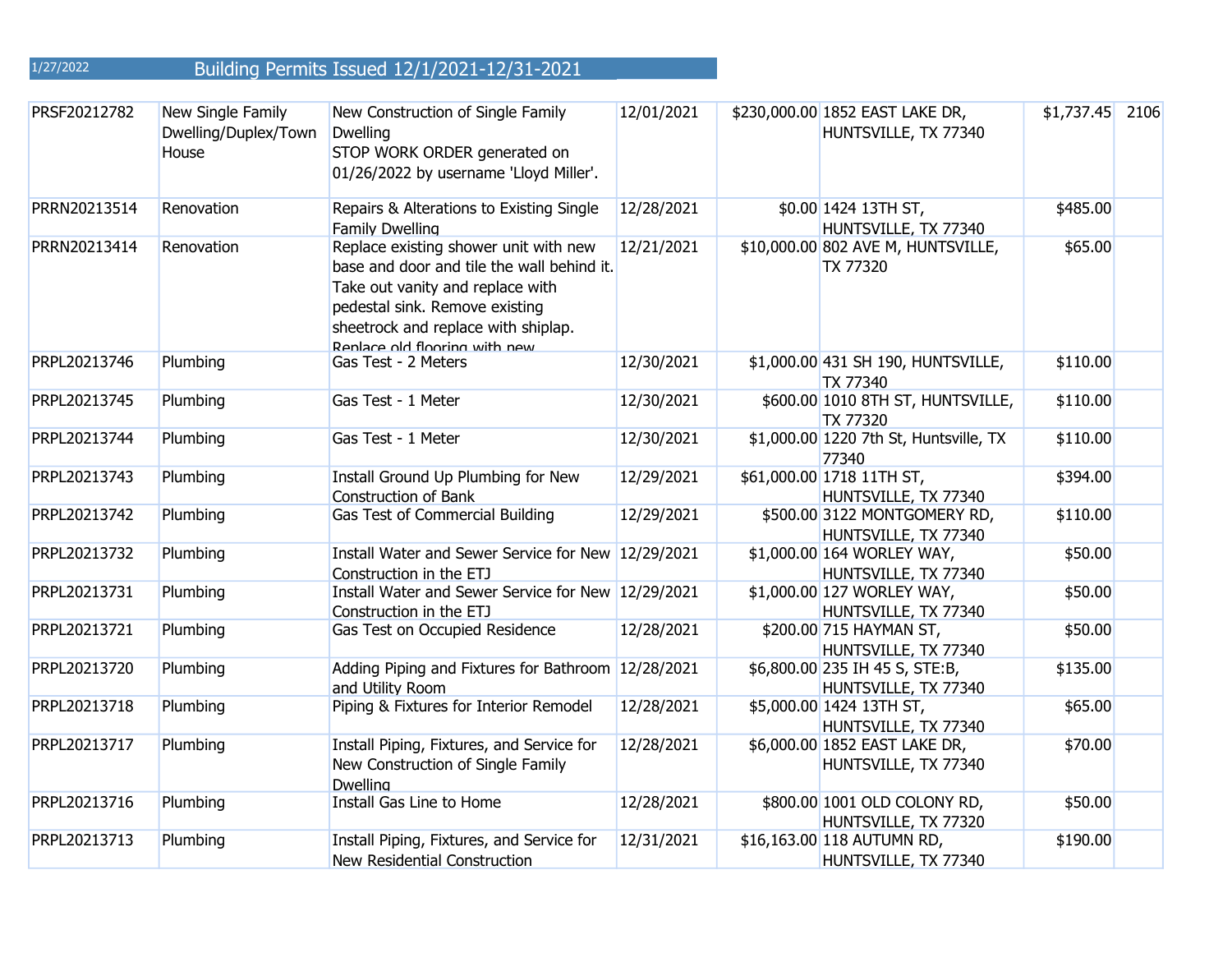| PRPL20213683 | Plumbing | Piping & Fixtures for Interior Remodel                                                         | 12/27/2021 | \$8,864.00 802 AVE M, HUNTSVILLE,<br>TX 77320                | \$85.00  |  |
|--------------|----------|------------------------------------------------------------------------------------------------|------------|--------------------------------------------------------------|----------|--|
| PRPL20213680 | Plumbing | Piping & Fixtures for New Construction<br>of Multi-Family Dwelling                             | 12/22/2021 | \$30,000.00 615 Hayman St, Bldg 4100<br>Huntsville, TX 77340 | \$250.00 |  |
| PRPL20213679 | Plumbing | Site Work - Sanitary Sewer & Water<br><b>Service Lines</b>                                     | 12/22/2021 | \$48,000.00 1718 11TH ST,<br>HUNTSVILLE, TX 77340            | \$340.00 |  |
| PRPL20213667 | Plumbing | Repair Gas Line and Test                                                                       | 12/21/2021 | \$210.00 1803 OLD SYCAMORE AVE,<br>HUNTSVILLE, TX 77340      | \$50.00  |  |
| PRPL20213577 | Plumbing | Gas Line to Generator                                                                          | 12/20/2021 | \$800.00 609 RIVER OAKS DR,<br>HUNTSVILLE, TX 77340          | \$50.00  |  |
| PRPL20213573 | Plumbing | Install Gas Line for Backup Generator                                                          | 12/20/2021 | \$1,700.00 3313 THORNWOOD WAY,<br>HUNTSVILLE, TX 77340       | \$50.00  |  |
| PRPL20213557 | Plumbing | new construction plumbing                                                                      | 12/17/2021 | \$7,455.00 203 CROWN POINT DR,<br>HUNTSVILLE, TX 77320       | \$136.00 |  |
| PRPL20213556 | Plumbing | Piping & Fixtures for New Single Family<br><b>Dwelling</b>                                     | 12/17/2021 | \$8,076.00 201 CROWN POINT DR,<br>HUNTSVILLE, TX 77320       | \$166.00 |  |
| PRPL20213535 | Plumbing | Install Gas Line for Generator                                                                 | 12/15/2021 | \$500.00 1446 PLEASANT VALLEY DR,<br>HUNTSVILLE, TX 77340    | \$50.00  |  |
| PRPL20213534 | Plumbing | Installation of Mop Sink, Three-<br>Compartment Sink, Hand Sink, & Water<br>Heater for Remodel | 12/22/2021 | \$5,000.00 1000 12th St, Ste 2<br>Huntsville, TX 77340       | \$125.00 |  |
| PRPL20213513 | Plumbing | Install New Sewer Line with Two<br><b>Manholes</b>                                             | 12/14/2021 | \$85,000.00 1401 16TH ST,<br>HUNTSVILLE, TX 77340            | \$490.00 |  |
| PRPL20213509 | Plumbing | Install Water & Sewer Service Lines for<br>New Residential Construction in the ETJ             | 12/13/2021 | \$1,000.00 160 WORLEY WAY,<br>HUNTSVILLE, TX 77340           | \$50.00  |  |
| PRPL20213508 | Plumbing | Install Water & Sewer Service Lines for<br>New Residential Construction in the ETJ             | 12/13/2021 | \$1,000.00 158 WORLEY WAY,<br>HUNTSVILLE, TX 77340           | \$50.00  |  |
| PRPL20213465 | Plumbing | Water Service Installation to City Water<br>Meter                                              | 12/13/2021 | \$600.00 145 SERENITY LN,<br>HUNTSVILLE, TX 77340            | \$50.00  |  |
| PRPL20213413 | Plumbing | Piping & Fixtures for New Single Family<br>Dwelling                                            | 12/09/2021 | \$0.00 211 BLACK BEAR DR,<br>HUNTSVILLE, TX 77320            | \$118.00 |  |
| PRPL20213410 | Plumbing | Plumbing for Renovations                                                                       | 12/09/2021 | \$3,500.00 7324 SH 75 S, HUNTSVILLE,<br>TX 77340             | \$60.00  |  |
| PRPL20213357 | Plumbing | Sewer Line Repair                                                                              | 12/08/2021 | \$2,000.00 128 YEGUA CIR,<br>HUNTSVILLE, TX 77340            | \$50.00  |  |
| PRPL20213330 | Plumbing | Piping & Fixtures for New Single Family<br><b>Dwelling</b>                                     | 12/08/2021 | \$6,595.00 206 DEL MONTE DR,<br>HUNTSVILLE, TX 77320         | \$130.00 |  |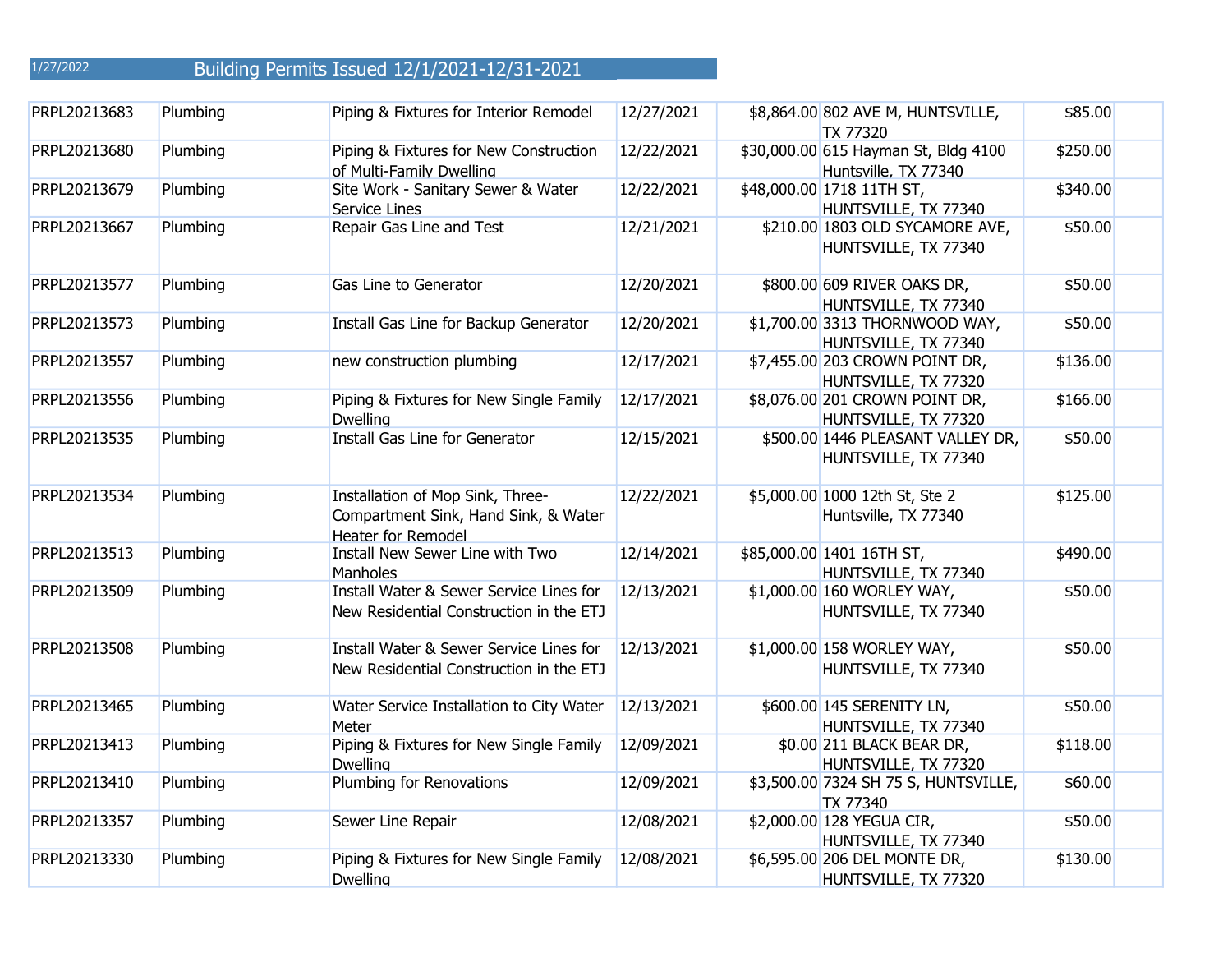| PRPL20213295 | Plumbing                   | Replace Gas Line (Meter Pulled)                                | 12/06/2021 | \$1,500.00 209 ELMWOOD ST,<br>HUNTSVILLE, TX 77320                              | \$50.00    |      |
|--------------|----------------------------|----------------------------------------------------------------|------------|---------------------------------------------------------------------------------|------------|------|
| PRPL20213293 | Plumbing                   | Replace Existing Interior Gas Lines                            | 12/06/2021 | \$2,500.00 2602 PINE SHADOWS DR,<br>HUNTSVILLE, TX 77320                        | \$55.00    |      |
| PRPL20213275 | Plumbing                   | Piping & Fixtures for New Single Family<br><b>Dwelling</b>     | 12/03/2021 | \$6,595.00 115 BERING DR,<br>HUNTSVILLE, TX 77320                               | \$118.00   |      |
| PRPL20213274 | Plumbing                   | Piping & Fixtures for New Single Family<br><b>Dwelling</b>     | 12/03/2021 | \$7,455.00 113 BERING DR,<br>HUNTSVILLE, TX 77320                               | \$160.00   |      |
| PRPL20213273 | Plumbing                   | Piping & Fixtures for Remodel & New<br><b>Yard Lines</b>       | 12/03/2021 | \$2,500.00 2130 AVE N 1/2,<br>HUNTSVILLE, TX 77340                              | \$55.00    |      |
| PRPL20213182 | Plumbing                   | Piping & Fixtures for Lease Space Finish                       | 12/01/2021 | \$2,500.00 1027 A IH 45 S, Ste 3<br>Huntsville, TX 77340                        | \$115.00   |      |
| PRNR20213726 | <b>Commercial Building</b> | <b>Training Center</b>                                         | 12/29/2021 | \$100.00 1523 NORMAL PARK DR,<br>STE:A1, HUNTSVILLE, TX<br>77340                | \$35.00    |      |
| PRNR20213533 | <b>Commercial Building</b> | Interior Remodel/Change of Use for<br>Nightclub                | 12/15/2021 | \$300.00 1000 12th St, Ste 2                                                    | \$35.00    |      |
| PRNR20213522 | <b>Commercial Building</b> | Lease Space Finish                                             | 12/17/2021 | \$30,000.00 111 IH 45 S, Ste C<br>Huntsville, TX 77340                          | \$180.00   |      |
| PRNR20213349 | <b>Commercial Building</b> | Repair canopy, front of building                               | 12/21/2021 | \$30,000.00 3012 SH 30, HUNTSVILLE,<br>TX 77340                                 | \$270.00   |      |
| PRNR20213174 | <b>Commercial Building</b> | Placement of Temporary Pre-Fabricated<br>Office                | 12/01/2021 | \$11,000.00 810 IH 45 N, HUNTSVILLE,<br><b>TX 77320</b>                         | \$85.00    |      |
| PRNR20213168 | <b>Commercial Building</b> | Lease Space Finish (Hotworx Studio)                            | 12/07/2021 | \$20,000.00 235 IH 45 S, STE:B,<br>HUNTSVILLE, TX 77340                         | \$195.00   |      |
| PRNR20213165 | <b>Commercial Building</b> | <b>Interior Remodel of Smoke Shop</b>                          | 12/03/2021 | \$500.00 638 AVE M, HUNTSVILLE,<br>TX 77320                                     | \$35.00    |      |
| PRNR20212560 | <b>Commercial Building</b> | New Construction of Restaurant (Jack in 12/02/2021<br>the Box) |            | \$500,000.00 2251 Sam Houston Ave<br>Huntsville, TX 77340                       | \$2,520.00 |      |
| PRNR20211959 | <b>Commercial Building</b> | New Construction of Banking Institution                        | 12/06/2021 | \$2,000,000.0 1718 11TH ST,<br>0 HUNTSVILLE, TX 77340                           | \$7,020.00 | 5386 |
| PRMH20213723 | Mechanical                 | HVAC Equipment & Ductwork for New<br>Multi-Family Dwelling     | 12/28/2021 | \$86,000.00 172 RAVENWOOD VILLAGE<br>DR, BLDG:2, HUNTSVILLE,<br><b>TX 77340</b> | \$494.00   |      |
| PRMH20213715 | Mechanical                 | HVAC Equipment & Ductwork for New<br>Single Family Dwelling    | 12/28/2021 | \$0.00 301 BLACK BEAR DR,<br>HUNTSVILLE, TX 77320                               | \$102.00   |      |
| PRMH20213712 | Mechanical                 | HVAC Equipment & Ductwork for New<br>Single Family Dwelling    | 12/27/2021 | \$0.00 128 BARTON CREEK DR,<br>HUNTSVILLE, TX 77320                             | \$118.00   |      |
| PRMH20213711 | Mechanical                 | HVAC Equipment & Ductwork for New<br>Single Family Dwelling    | 12/27/2021 | \$0.00 127 BARTON CREEK DR,<br>HUNTSVILLE, TX 77320                             | \$126.00   |      |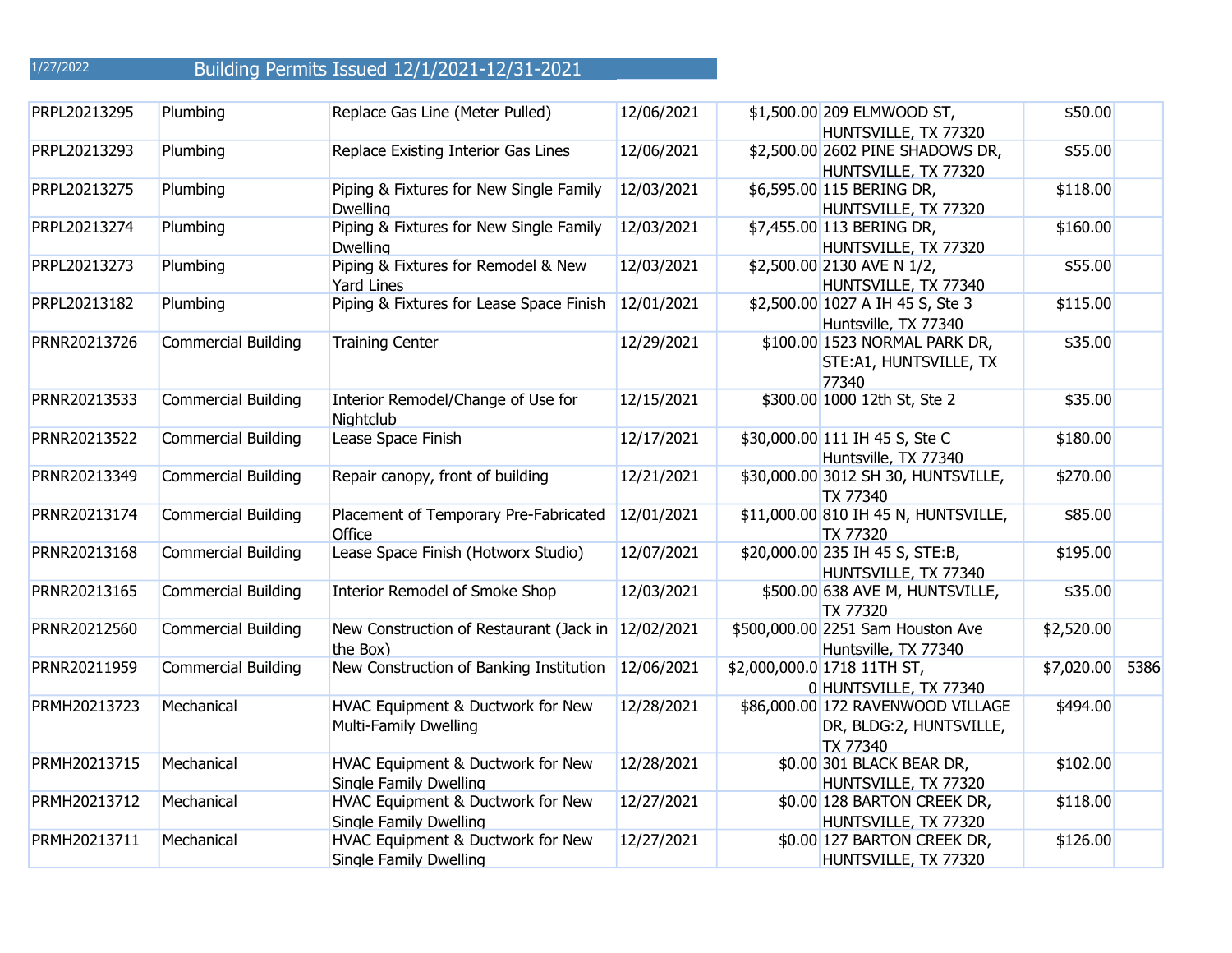| PRMH20213710 | Mechanical | HVAC Equipment & Ductwork for New<br>Single Family Dwelling                  | 12/27/2021 | \$0.00 126 BARTON CREEK DR,<br>HUNTSVILLE, TX 77320    | \$118.00 |
|--------------|------------|------------------------------------------------------------------------------|------------|--------------------------------------------------------|----------|
| PRMH20213709 | Mechanical | HVAC Equipment & Ductwork for New<br>Single Family Dwelling                  | 12/27/2021 | \$0.00 125 BARTON CREEK DR,<br>HUNTSVILLE, TX 77320    | \$130.00 |
| PRMH20213708 | Mechanical | HVAC Equipment & Ductwork for New<br>Single Family Dwelling                  | 12/27/2021 | \$0.00 124 BARTON CREEK DR,<br>HUNTSVILLE, TX 77320    | \$126.00 |
| PRMH20213707 | Mechanical | HVAC Equipment & Ductwork for New<br>Single Family Dwelling                  | 12/27/2021 | \$0.00 123 BARTON CREEK DR,<br>HUNTSVILLE, TX 77320    | \$118.00 |
| PRMH20213706 | Mechanical | HVAC Equipment & Ductwork for New<br>Single Family Dwelling                  | 12/27/2021 | \$0.00 122 BARTON CREEK DR,<br>HUNTSVILLE, TX 77320    | \$114.00 |
| PRMH20213705 | Mechanical | HVAC Equipment & Ductwork for New<br>Single Family Dwelling                  | 12/27/2021 | \$0.00 121 BARTON CREEK DR,<br>HUNTSVILLE, TX 77320    | \$118.00 |
| PRMH20213704 | Mechanical | HVAC Equipment & Ductwork for New<br>Single Family Dwelling                  | 12/27/2021 | \$0.00 120 BARTON CREEK DR,<br>HUNTSVILLE, TX 77320    | \$118.00 |
| PRMH20213703 | Mechanical | HVAC Equipment & Ductwork for New<br>Single Family Dwelling                  | 12/27/2021 | \$0.00 119 BARTON CREEK DR,<br>HUNTSVILLE, TX 77320    | \$126.00 |
| PRMH20213702 | Mechanical | HVAC Equipment & Ductwork for New<br>Single Family Dwelling                  | 12/27/2021 | \$0.00 118 BARTON CREEK DR,<br>HUNTSVILLE, TX 77320    | \$130.00 |
| PRMH20213701 | Mechanical | HVAC Equipment & Ductwork for New<br>Single Family Dwelling                  | 12/27/2021 | \$0.00 117 BARTON CREEK DR,<br>HUNTSVILLE, TX 77320    | \$118.00 |
| PRMH20213700 | Mechanical | HVAC Equipment & Ductwork for New<br>Single Family Dwelling                  | 12/27/2021 | \$0.00 108 BARTON CREEK DR,<br>HUNTSVILLE, TX 77320    | \$122.00 |
| PRMH20213693 | Mechanical | HVAC Equipment & Ductwork for New<br>Single Family Dwelling                  | 12/27/2021 | \$0.00 206 MOUFLON DR,<br>HUNTSVILLE, TX 77320         | \$106.00 |
| PRMH20213692 | Mechanical | HVAC Equipment & Ductwork for New<br>Single Family Dwelling                  | 12/27/2021 | \$0.00 204 MOUFLON DR,<br>HUNTSVILLE, TX 77320         | \$86.00  |
| PRMH20213690 | Mechanical | HVAC Equipment & Ductwork for New<br>Single Family Dwelling                  | 12/27/2021 | \$0.00 202 MOUFLON DR,<br>HUNTSVILLE, TX 77320         | \$86.00  |
| PRMH20213689 | Mechanical | HVAC Equipment & Ductwork for New<br>Single Family Dwelling                  | 12/27/2021 | \$0.00 404 BRUSHBACK DR,<br>HUNTSVILLE, TX 77320       | \$98.00  |
| PRMH20213687 | Mechanical | HVAC Equipment & Ductwork for New<br>Single Family Dwelling                  | 12/27/2021 | \$0.00 402 BRUSHBACK DR,<br>HUNTSVILLE, TX 77320       | \$106.00 |
| PRMH20213678 | Mechanical | HVAC Equipment & Ductwork for New<br>Single Family Dwelling                  | 12/22/2021 | \$0.00 115 PRONGHORN DR,<br>HUNTSVILLE, TX 77320       | \$86.00  |
| PRMH20213675 | Mechanical | HVAC Equipment & Ductwork for New<br>Single Family Dwelling                  | 12/22/2021 | \$0.00 109 PRONGHORN DR,<br>HUNTSVILLE, TX 77320       | \$114.00 |
| PRMH20213674 | Mechanical | HVAC Equipment Replacement Only (No<br>Duct)                                 | 12/22/2021 | \$7,924.00 1439 RIVER OAKS DR,<br>HUNTSVILLE, TX 77340 | \$80.00  |
| PRMH20213656 | Mechanical | Install A New 3.0 Ton HVAC for New<br>Construction of Single Family Dwelling | 12/21/2021 | \$8,000.00 216 MOUFLON DR,<br>HUNTSVILLE, TX 77320     | \$102.00 |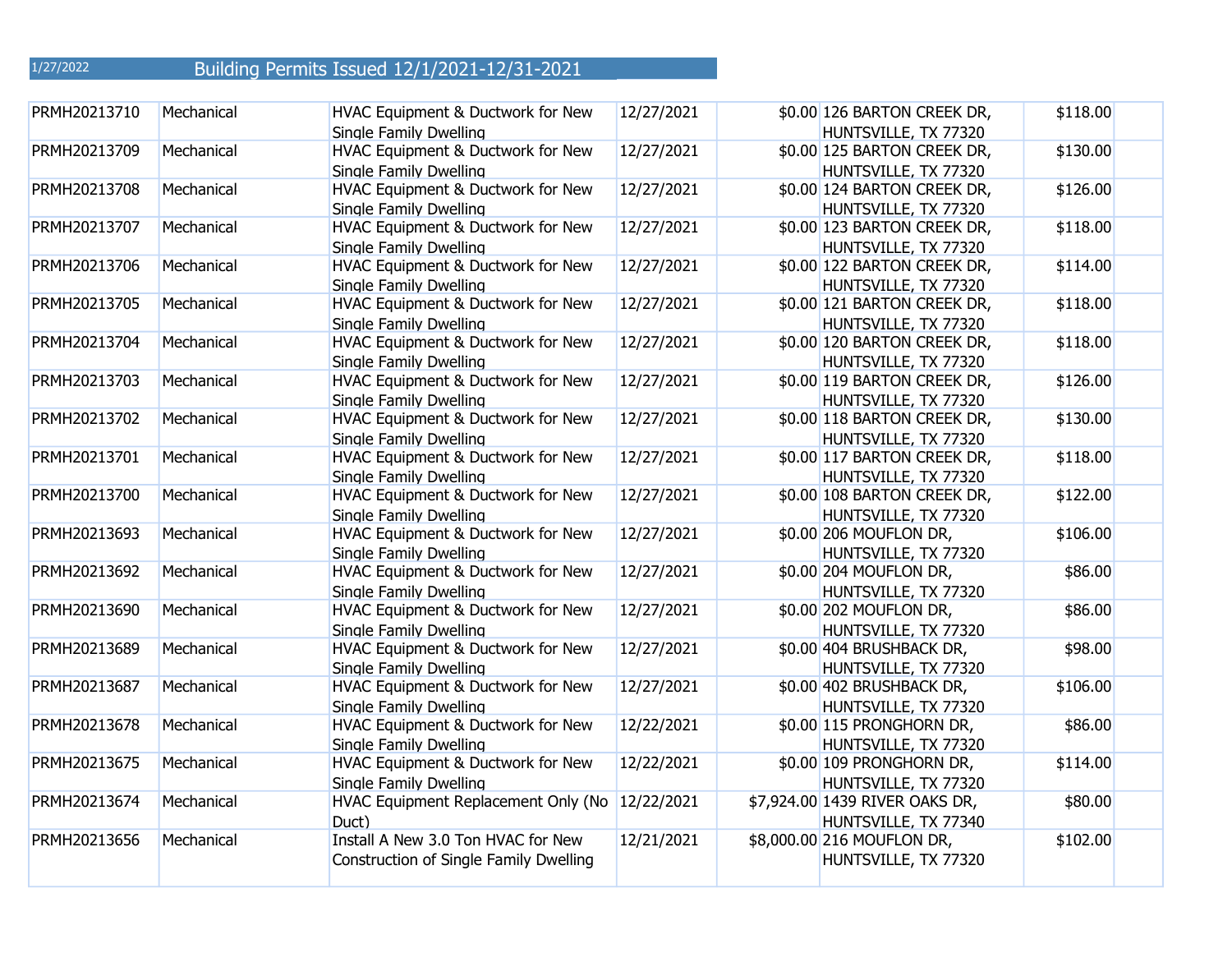| PRMH20213654 | Mechanical | Install A New 3.5 Ton HVAC for New<br>Construction of Single Family Dwelling | 12/21/2021 | \$9,000.00 214 MOUFLON DR,<br>HUNTSVILLE, TX 77320                       | \$114.00 |
|--------------|------------|------------------------------------------------------------------------------|------------|--------------------------------------------------------------------------|----------|
| PRMH20213652 | Mechanical | Install New 3.0 Ton HVAC for New<br>Construction of Single Family Dwelling   | 12/21/2021 | \$8,000.00 212 MOUFLON DR,<br>HUNTSVILLE, TX 77320                       | \$86.00  |
| PRMH20213651 | Mechanical | Install A New 2.0 Ton HVAC for New<br>Construction of Single Family Dwelling | 12/21/2021 | \$8,000.00 210 MOUFLON DR,<br>HUNTSVILLE, TX 77320                       | \$86.00  |
| PRMH20213650 | Mechanical | Install A New 3.0 Ton HVAC for New<br>Construction of Single Family Dwelling | 12/21/2021 | \$8,000.00 208 MOUFLON DR,<br>HUNTSVILLE, TX 77320                       | \$98.00  |
| PRMH20213575 | Mechanical | New Installation of HVAC Equipment &<br><b>Ductwork</b>                      | 12/20/2021 | \$15,000.00 1000 12th St, Ste 2<br>Huntsville, TX 77340                  | \$175.00 |
| PRMH20213574 | Mechanical | Installation of HVAC Equipment &<br>Ductwork for Remodel                     | 12/20/2021 | \$4,000.00 2107 AVE O, HUNTSVILLE,<br>TX 77340                           | \$60.00  |
| PRMH20213568 | Mechanical | HVAC Equipment & Ductwork for New<br>Single Family Dwelling                  | 12/17/2021 | \$0.00 222 MOUFLON DR,<br>HUNTSVILLE, TX 77320                           | \$86.00  |
| PRMH20213566 | Mechanical | HVAC Equipment & Ductwork for New<br>Single Family Dwelling                  | 12/17/2021 | \$0.00 220 MOUFLON DR,<br>HUNTSVILLE, TX 77320                           | \$86.00  |
| PRMH20213565 | Mechanical | HVAC Equipment & Ductwork for New<br>Single Family Dwelling                  | 12/17/2021 | \$0.00 218 MOUFLON DR,<br>HUNTSVILLE, TX 77320                           | \$94.00  |
| PRMH20213553 | Mechanical | Change Out Heating System (No Duct)                                          | 12/20/2021 | \$7,789.00 1119 SOUTHWOOD DR,<br>HUNTSVILLE, TX 77340                    | \$80.00  |
| PRMH20213536 | Mechanical | HVAC Equipment Replacement Only (No<br>Duct)                                 | 12/15/2021 | \$7,000.00 2323 ROBINSON WAY,<br>HUNTSVILLE, TX 77340                    | \$75.00  |
| PRMH20213442 | Mechanical | HVAC Equipment & Ductwork for New<br>Single Family Dwelling                  | 12/10/2021 | \$0.00 53 SMITH HILL RD,<br>HUNTSVILLE, TX 77320                         | \$190.00 |
| PRMH20213417 | Mechanical | Manufactured Home Connection for<br>Mobile Home Condenser                    | 12/09/2021 | \$250.00 151 PINE HOLLOW LN,<br>HUNTSVILLE, TX 77320                     | \$45.00  |
| PRMH20213371 | Mechanical | HVAC Equipment & Ductwork for New<br><b>Multi-Family Dwelling</b>            | 12/08/2021 | \$68,800.00 172 RAVENWOOD VILLAGE<br>DR, BLDG:1, HUNTSVILLE,<br>TX 77340 | \$426.00 |
| PRMH20213302 | Mechanical | HVAC Equipment & Ductwork for New<br>Single Family Dwelling                  | 12/07/2021 | \$0.00 111 PRONGHORN DR,<br>HUNTSVILLE, TX 77320                         | \$94.00  |
| PRMH20213267 | Mechanical | <b>Installation of Ductwork for Addition</b>                                 | 12/03/2021 | \$1,500.00 3313 PARR DR,<br>HUNTSVILLE, TX 77320                         | \$50.00  |
| PRMH20213211 | Mechanical | HVAC Equipment & Ductwork for New<br><b>Public Storage</b>                   | 12/02/2021 | \$10,000.00 124 Essex Blvd, Bldg 5<br>Huntsville, TX 77340               | \$150.00 |
| PRMH20213210 | Mechanical | HVAC Equipment & Ductwork for New<br><b>Commercial Storage</b>               | 12/02/2021 | \$20,000.00 124 Essex Blvd, Bldg 4<br>Huntsville, TX 77340               | \$200.00 |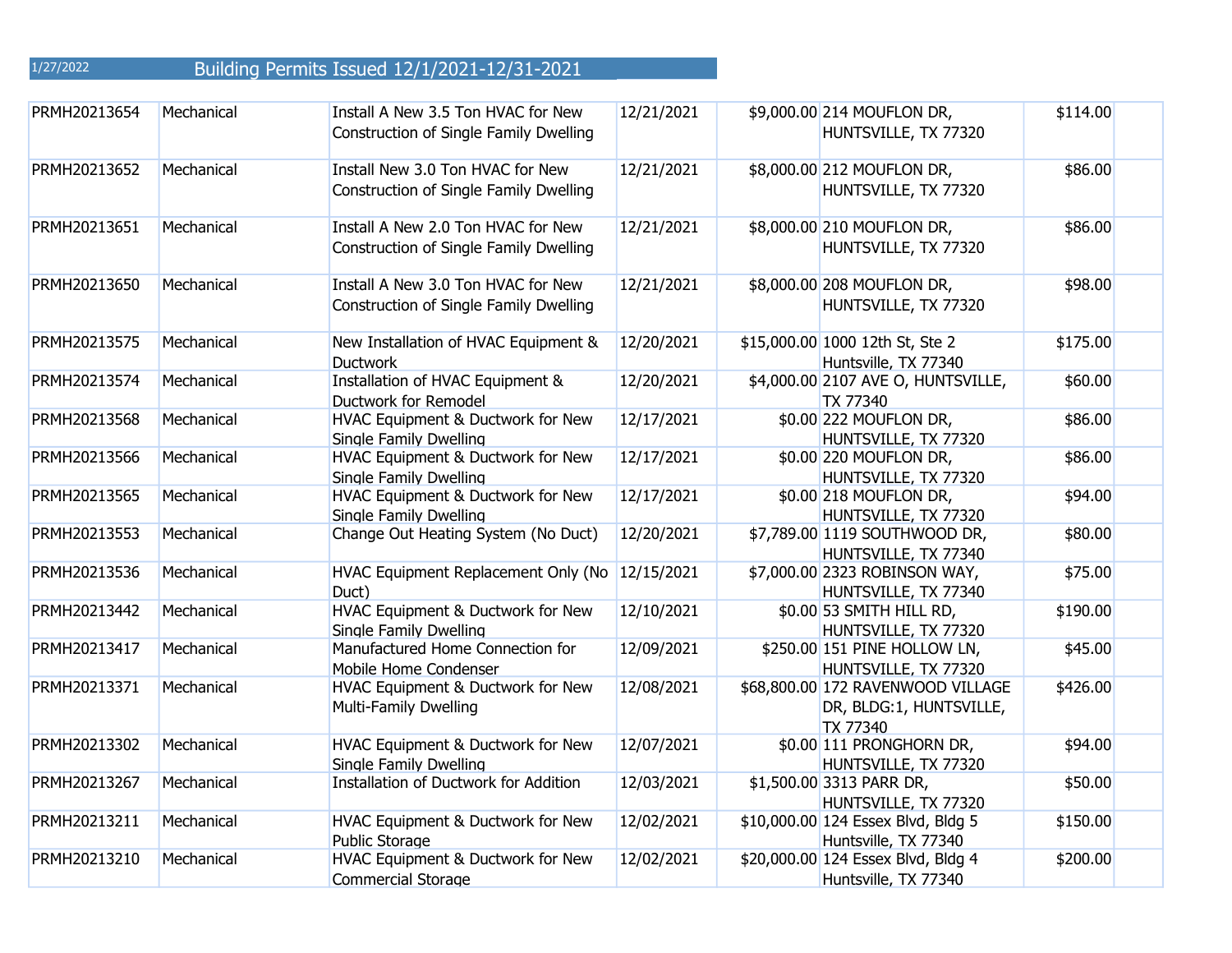| 1/27/2022 | Building Permits Issued 12/1/2021-12/31-2021 |  |  |
|-----------|----------------------------------------------|--|--|
|           |                                              |  |  |

| PRMH20213014  | Mechanical                          | Install of HVAC Slab Coil, Condenser, &<br>Unit                          | 12/03/2021 | \$1,200.00 2983 RED BIRD LN,<br>HUNTSVILLE, TX 77320 | \$50.00  |
|---------------|-------------------------------------|--------------------------------------------------------------------------|------------|------------------------------------------------------|----------|
| PRMFV20213433 | Mobile Food Vendor<br>Permit        | Great Steak Co of Houston LLC<br>Permit Expires 03/08/2022               | 12/10/2021 | \$0.00 3003 SH 30, HUNTSVILLE,<br><b>TX 77340</b>    | \$50.00  |
| PRIR20213572  | Irrigation/Lawn<br>Sprinkler System | New Installation of 274 Head Irrigation<br>System with 1 Backflow Device | 12/17/2021 | \$0.00 176 FM 247, HUNTSVILLE,<br>TX 77320           | \$168.30 |
| PRIR20213549  | Irrigation/Lawn<br>Sprinkler System | New Installation of 42 Head Irrigation<br>System                         | 12/16/2021 | \$0.00 312 COMAL DR,<br>HUNTSVILLE, TX 77320         | \$61.90  |
| PRIR20213548  | Irrigation/Lawn<br>Sprinkler System | New Installation of 39 Head Irrigation<br>System                         | 12/16/2021 | \$0.00 310 COMAL DR,<br>HUNTSVILLE, TX 77320         | \$61.30  |
| PRIR20213547  | Irrigation/Lawn<br>Sprinkler System | New Installation of 64 Head Irrigation<br>System                         | 12/16/2021 | \$0.00 307 COMAL DR,<br>HUNTSVILLE, TX 77320         | \$66.30  |
| PRIR20213546  | Irrigation/Lawn<br>Sprinkler System | New Installation of 42 Head Irrigation<br>System                         | 12/16/2021 | \$0.00 304 COMAL DR,<br>HUNTSVILLE, TX 77320         | \$61.90  |
| PRIR20213545  | Irrigation/Lawn<br>Sprinkler System | New Installation of 42 Head Irrigation<br>System                         | 12/16/2021 | \$0.00 302 COMAL DR,<br>HUNTSVILLE, TX 77320         | \$61.90  |
| PRIR20213544  | Irrigation/Lawn<br>Sprinkler System | New Installation of 38 Head Irrigation<br>System                         | 12/16/2021 | \$0.00 204 PECOS DR,<br>HUNTSVILLE, TX 77320         | \$61.10  |
| PRIR20213543  | Irrigation/Lawn<br>Sprinkler System | New Installation of 43 Head Irrigation<br>System                         | 12/16/2021 | \$0.00 110 PECOS DR,<br>HUNTSVILLE, TX 77320         | \$62.10  |
| PRIR20213542  | Irrigation/Lawn<br>Sprinkler System | New Installation of 37 Head Irrigation<br>System                         | 12/16/2021 | \$0.00 108 PECOS DR,<br>HUNTSVILLE, TX 77320         | \$60.90  |
| PRIR20213541  | Irrigation/Lawn<br>Sprinkler System | New Installation of 42 Head Irrigation<br>System                         | 12/16/2021 | \$0.00 106 PECOS DR,<br>HUNTSVILLE, TX 77320         | \$61.90  |
| PRIR20213370  | Irrigation/Lawn<br>Sprinkler System | New Installation of 42 Head Irrigation<br>System                         | 12/13/2021 | \$0.00 212 FALLOW DEER DR,<br>HUNTSVILLE, TX 77320   | \$61.90  |
| PRIR20213369  | Irrigation/Lawn<br>Sprinkler System | New Installation of 34 Head Irrigation<br>System                         | 12/13/2021 | \$0.00 211 FALLOW DEER DR,<br>HUNTSVILLE, TX 77320   | \$60.30  |
| PRIR20213368  | Irrigation/Lawn<br>Sprinkler System | New Installation of 40 Head Irrigation<br>System                         | 12/13/2021 | \$0.00 210 FALLOW DEER DR,<br>HUNTSVILLE, TX 77320   | \$61.50  |
| PRIR20213367  | Irrigation/Lawn<br>Sprinkler System | New Installation of 36 Head Irrigation<br>System                         | 12/13/2021 | \$0.00 209 FALLOW DEER DR,<br>HUNTSVILLE, TX 77320   | \$60.70  |
| PRIR20213366  | Irrigation/Lawn<br>Sprinkler System | New Installation of 34 Head Irrigation<br>Svstem                         | 12/13/2021 | \$0.00 208 FALLOW DEER DR,<br>HUNTSVILLE, TX 77320   | \$60.30  |
| PRIR20213365  | Irrigation/Lawn<br>Sprinkler System | New Installation of 43 Head Irrigation<br>System                         | 12/13/2021 | \$0.00 207 FALLOW DEER DR,<br>HUNTSVILLE, TX 77320   | \$62.10  |
| PRIR20213363  | Irrigation/Lawn<br>Sprinkler System | New Installation of 36 Head Irrigation<br>System                         | 12/13/2021 | \$0.00 206 FALLOW DEER DR,<br>HUNTSVILLE, TX 77320   | \$60.70  |
| PRIR20213362  | Irrigation/Lawn<br>Sprinkler System | New Installation of 41 Head Irrigation<br>System                         | 12/13/2021 | \$0.00 205 FALLOW DEER DR,<br>HUNTSVILLE, TX 77320   | \$61.70  |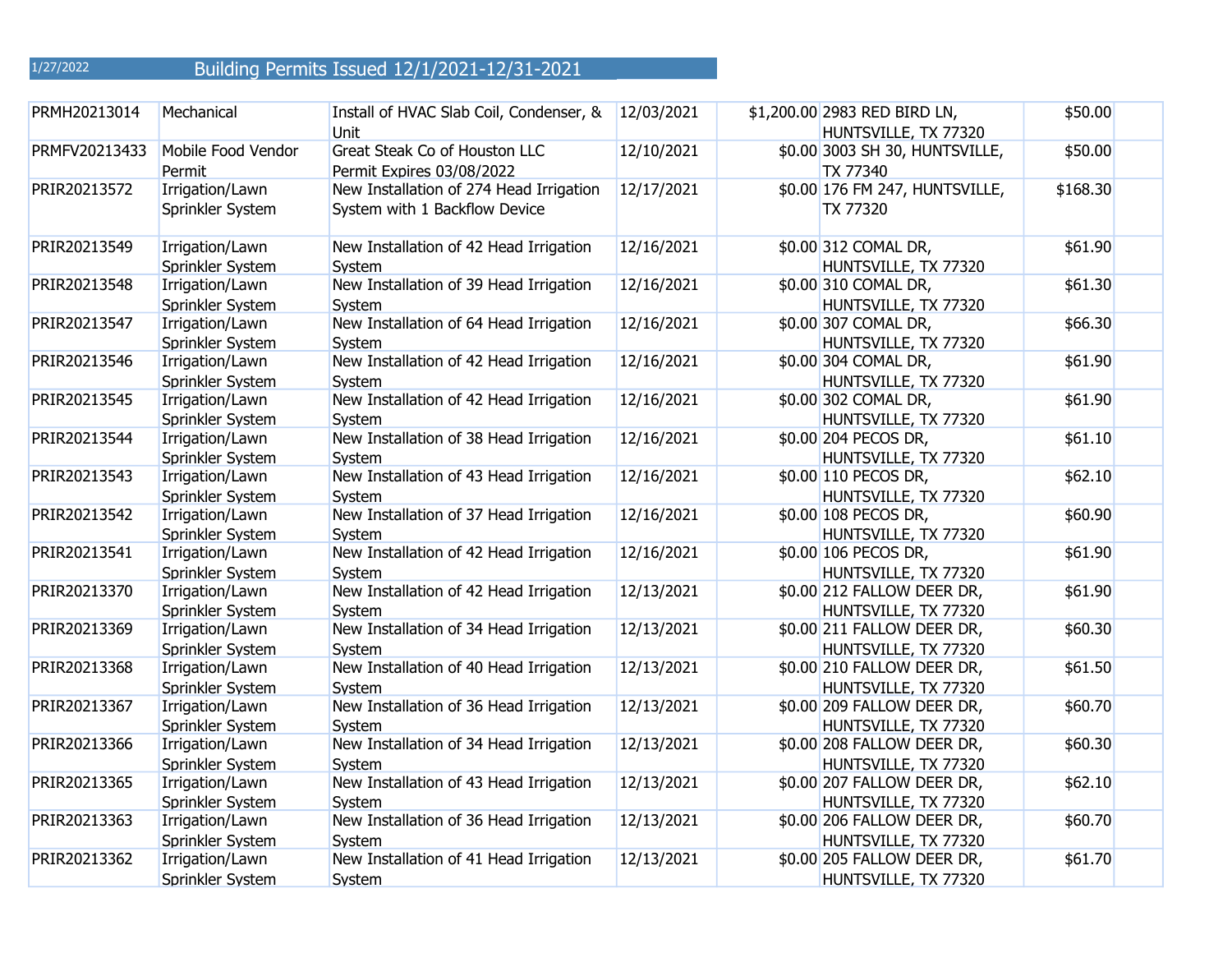| PRIR20213361 | Irrigation/Lawn     | New Installation of 33 Head Irrigation  | 12/13/2021 | \$0.00 204 FALLOW DEER DR,                | \$60.10    |
|--------------|---------------------|-----------------------------------------|------------|-------------------------------------------|------------|
|              | Sprinkler System    | System                                  |            | HUNTSVILLE, TX 77320                      |            |
| PRIR20213360 | Irrigation/Lawn     | New Installation of 34 Head Irrigation  | 12/13/2021 | \$0.00 203 FALLOW DEER DR,                | \$60.30    |
|              | Sprinkler System    | System                                  |            | HUNTSVILLE, TX 77320                      |            |
| PRIR20213359 | Irrigation/Lawn     | New Installation of 43 Head Irrigation  | 12/13/2021 | \$0.00 202 FALLOW DEER DR,                | \$62.10    |
|              | Sprinkler System    | System                                  |            | HUNTSVILLE, TX 77320                      |            |
| PRIR20213358 | Irrigation/Lawn     | New Installation of 48 Head Irrigation  | 12/13/2021 | \$0.00 201 FALLOW DEER DR,                | \$63.10    |
|              | Sprinkler System    | System                                  |            | HUNTSVILLE, TX 77320                      |            |
| PRIR20213304 | Irrigation/Lawn     | New Installation of 33 Head Irrigation  | 12/07/2021 | \$0.00 1704 GREEN BRIAR DR,               | \$60.10    |
|              | Sprinkler System    | System                                  |            | HUNTSVILLE, TX 77340                      |            |
| PRIR20213246 | Irrigation/Lawn     | New Installation of 32 Head Irrigation  | 12/02/2021 | \$0.00 107 BLUE CRANE ST,                 | \$59.90    |
|              | Sprinkler System    | System                                  |            | HUNTSVILLE, TX 77320                      |            |
| PRIR20213245 | Irrigation/Lawn     | New Installation of 34 Head Irrigation  | 12/02/2021 | \$0.00 105 BLUE CRANE ST,                 | \$60.30    |
|              | Sprinkler System    | System                                  |            | HUNTSVILLE, TX 77320                      |            |
| PRIR20213244 | Irrigation/Lawn     | New Installation of 34 Head Irrigation  | 12/02/2021 | \$0.00 103 BLUE CRANE ST,                 | \$60.30    |
|              | Sprinkler System    | System                                  |            | HUNTSVILLE, TX 77320                      |            |
| PRIR20213243 | Irrigation/Lawn     | New Installation of 45 Head Irrigation  | 12/02/2021 | \$0.00 101 BLUE CRANE ST,                 | \$62.50    |
|              | Sprinkler System    | System                                  |            | HUNTSVILLE, TX 77320                      |            |
| PRGR20212666 | Grading/Excavation  | Total Cut & Total Fill of 36,816 Cu Yds | 12/09/2021 | \$0.00 23 FM 1791 Huntsville, TX          | \$1,145.42 |
|              |                     |                                         |            | 77340                                     |            |
| PRGR20212664 | Grading/Excavation  | Total Cut & Total Fill of 28,632 Cu Yds | 12/09/2021 | \$0.00 23 FM 1791 Huntsville, TX<br>77340 | \$899.63   |
| PRFS20213719 | Fire Systems        | New Installation of 336 Head Fire       | 12/30/2021 | \$0.00 898 SH 19, HUNTSVILLE, TX          | \$218.00   |
|              |                     | Sprinkler System                        |            | 77320                                     |            |
| PRFS20213520 | <b>Fire Systems</b> | Installation of Fire Line               | 12/15/2021 | \$2,500.00 2523 AVE M, HUNTSVILLE,        | \$150.00   |
|              |                     |                                         |            | <b>TX 77340</b>                           |            |
| PRFS20213193 | Fire Systems        | New Installation of Fire Alarm System   | 12/08/2021 | \$2,500.00 227 SH 75 N, Ste 150           | \$45.00    |
|              |                     |                                         |            | Huntsville, TX 77340                      |            |
| PRFO20213487 | Foundation Only     | Foundation Repair - 7 Exterior Pilings  | 12/15/2021 | \$5,200.00 2401 SETTLERS WAY,             | \$169.88   |
|              |                     |                                         |            | HUNTSVILLE, TX 77320                      |            |
| PREL20213754 | Electrical          | <b>Install Generator</b>                | 12/31/2021 | \$10,000.00 241 HICKORY DR,               | \$90.00    |
|              |                     |                                         |            | HUNTSVILLE, TX 77320                      |            |
| PREL20213747 | Electrical          | <b>Installation of Generator</b>        | 12/31/2021 | \$3,000.00 1702 WICKERSHAM DR,            | \$55.00    |
|              |                     |                                         |            | HUNTSVILLE, TX 77340                      |            |
| PREL20213734 | Electrical          | New Service Upgrade                     | 12/29/2021 | \$2,500.00 638 AVE M, HUNTSVILLE,         | \$115.00   |
|              |                     |                                         |            | <b>TX 77320</b>                           |            |
| PREL20213722 | Electrical          | Generator Installation - 24 KW Generac  | 12/29/2021 | \$10,000.00 228 MAGNOLIA WAY,             | \$90.00    |
|              |                     | Generator                               |            | HUNTSVILLE, TX 77320                      |            |
| PREL20213699 | Electrical          | T-Pole, Rough In, & Service for New     | 12/28/2021 | \$0.00 222 MOUFLON DR,                    | \$86.00    |
|              |                     | Single Family Dwelling                  |            | HUNTSVILLE, TX 77320                      |            |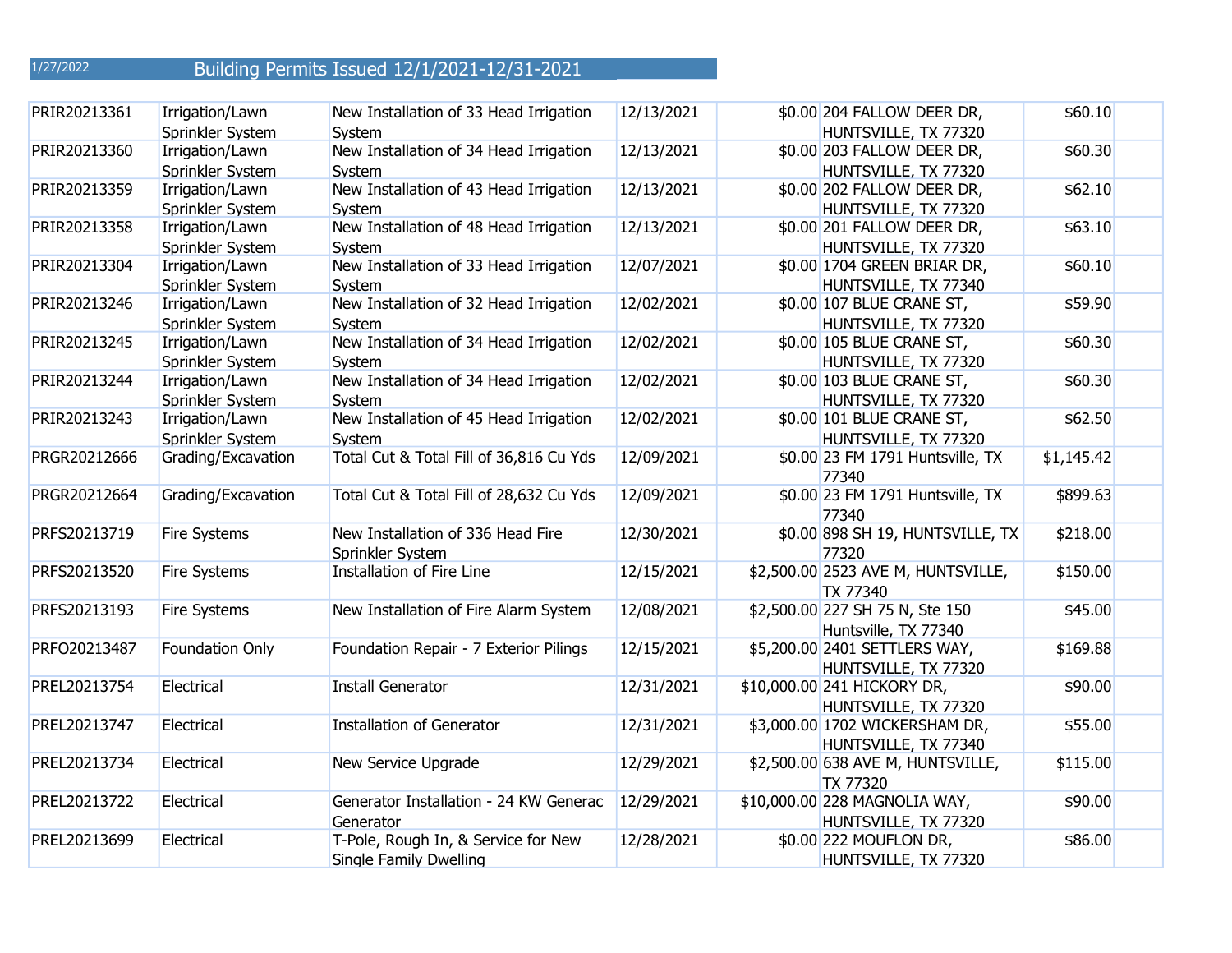| PREL20213698 | Electrical | T-Pole, Rough In, & Service for New<br>Single Family Dwelling            | 12/28/2021 | \$0.00 218 MOUFLON DR,<br>HUNTSVILLE, TX 77320           | \$94.00  |
|--------------|------------|--------------------------------------------------------------------------|------------|----------------------------------------------------------|----------|
| PREL20213697 | Electrical | T-Pole, Rough In, & Service for New<br>Single Family Dwelling            | 12/28/2021 | \$0.00 214 MOUFLON DR,<br>HUNTSVILLE, TX 77320           | \$114.00 |
| PREL20213696 | Electrical | T-Pole, Rough In, & Service for New<br>Single Family Dwelling            | 12/28/2021 | \$0.00 210 MOUFLON DR,<br>HUNTSVILLE, TX 77320           | \$86.00  |
| PREL20213695 | Electrical | T-Pole, Rough In, & Service for New<br>Single Family Dwelling            | 12/28/2021 | \$0.00 406 BRUSHBACK DR,<br>HUNTSVILLE, TX 77320         | \$102.00 |
| PREL20213694 | Electrical | T-Pole, Rough In, & Service for New<br>Single Family Dwelling            | 12/28/2021 | \$0.00 206 MOUFLON DR,<br>HUNTSVILLE, TX 77320           | \$106.00 |
| PREL20213691 | Electrical | T-Pole, Rough In, & Service for New<br>Single Family Dwelling            | 12/28/2021 | \$0.00 202 MOUFLON DR,<br>HUNTSVILLE, TX 77320           | \$86.00  |
| PREL20213688 | Electrical | T-Pole, Rough In, & Service for New<br>Single Family Dwelling            | 12/28/2021 | \$0.00 402 BRUSHBACK DR,<br>HUNTSVILLE, TX 77320         | \$106.00 |
| PREL20213684 | Electrical | Wire New House                                                           | 12/28/2021 | \$230,000.00 1852 EAST LAKE DR,<br>HUNTSVILLE, TX 77340  | \$118.00 |
| PREL20213673 | Electrical | <b>Rewire House</b>                                                      | 12/22/2021 | \$18,500.00 2130 AVE N 1/2,<br>HUNTSVILLE, TX 77340      | \$135.00 |
| PREL20213653 | Electrical | Wiring for Bedroom Addition                                              | 12/21/2021 | \$1,500.00 424 MCCOLLUM LN,<br>HUNTSVILLE, TX 77340      | \$50.00  |
| PREL20213632 | Electrical | T-Pole, Rough In, & Service for New<br>Single Family Dwelling            | 12/21/2021 | \$0.00 120 BERING DR,<br>HUNTSVILLE, TX 77320            | \$126.00 |
| PREL20213631 | Electrical | Installing a generator                                                   | 12/22/2021 | \$10,000.00 1704 GREEN BRIAR DR,<br>HUNTSVILLE, TX 77340 | \$90.00  |
| PREL20213569 | Electrical | New Installation of Generator                                            | 12/17/2021 | \$8,000.00 609 RIVER OAKS DR,<br>HUNTSVILLE, TX 77340    | \$80.00  |
| PREL20213537 | Electrical | Install New Breaker Panel in Laundry<br><b>Room</b>                      | 12/15/2021 | \$1,000.00 200 WESTRIDGE DR,<br>HUNTSVILLE, TX 77340     | \$50.00  |
| PREL20213527 | Electrical | <b>Installation of Generator</b>                                         | 12/16/2021 | \$8,500.00 2413 AVE S, HUNTSVILLE,<br><b>TX 77340</b>    | \$85.00  |
| PREL20213526 | Electrical | <b>Installation of Generator</b>                                         | 12/16/2021 | \$8,500.00 2405 AVE S, HUNTSVILLE,<br>TX 77340           | \$85.00  |
| PREL20213525 | Electrical | <b>Installation of Generator</b>                                         | 12/16/2021 | \$8,500.00 2305 AVE S, HUNTSVILLE,<br>TX 77340           | \$85.00  |
| PREL20213524 | Electrical | <b>Installation of Generator</b>                                         | 12/16/2021 | \$8,500.00 2301 AVE S, HUNTSVILLE,<br>TX 77340           | \$85.00  |
| PREL20213523 | Electrical | <b>Installation of Generator</b>                                         | 12/16/2021 | \$8,500.00 2201 AVE S, HUNTSVILLE,<br><b>TX 77340</b>    | \$85.00  |
| PREL20213510 | Electrical | T-Pole, Rough In, Service, & Generator<br>for New Single Family Dwelling | 12/14/2021 | \$8,500.00 829 OVERBROOK DR,<br>HUNTSVILLE, TX 77340     | \$134.00 |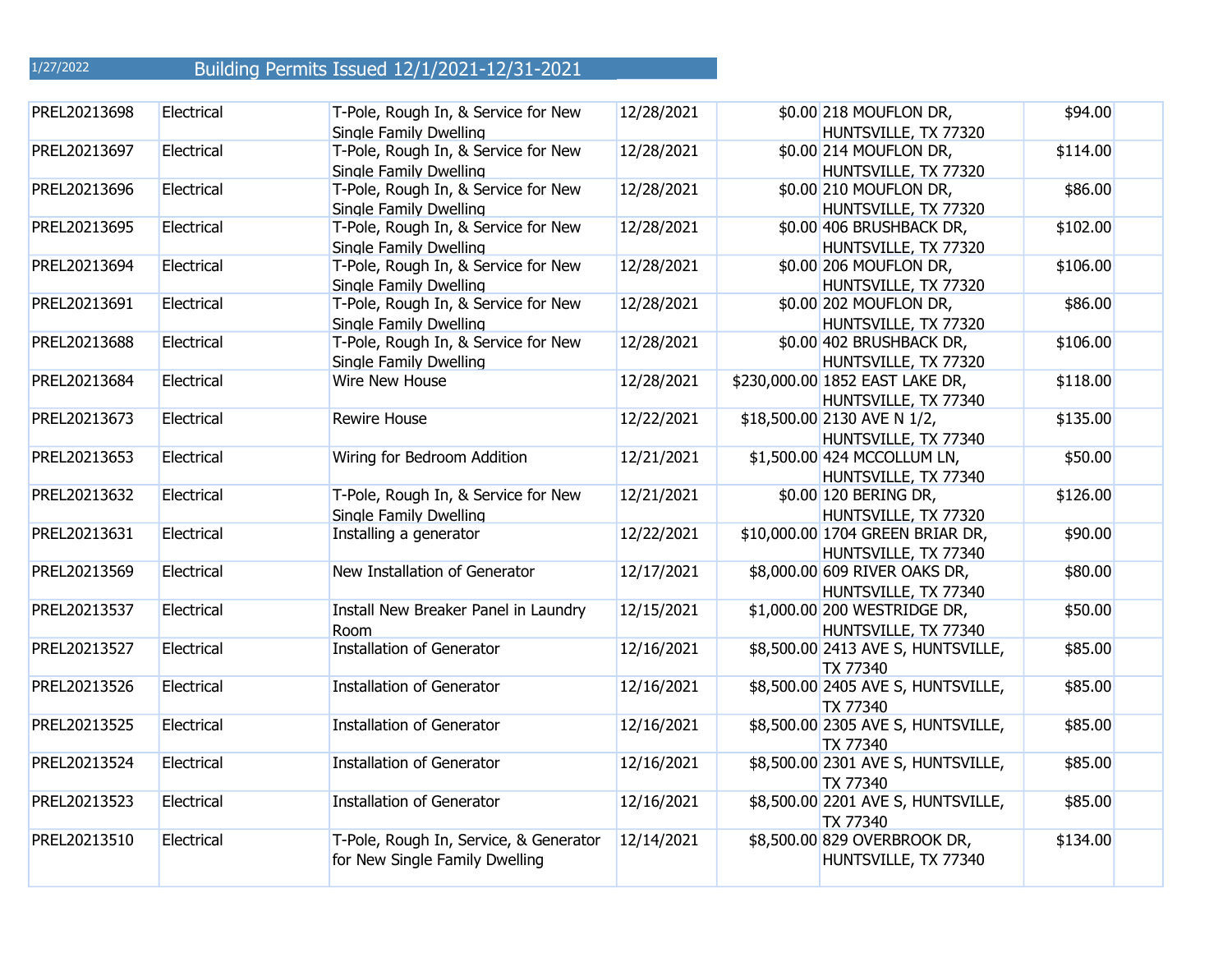| PREL20213507  | Electrical                   | T-Pole, Rough In, & Service for New<br>Single Family Dwellin                                                               | 12/13/2021 | \$0.00 201 PRONGHORN DR,<br>HUNTSVILLE, TX 77320                | \$86.00  |     |
|---------------|------------------------------|----------------------------------------------------------------------------------------------------------------------------|------------|-----------------------------------------------------------------|----------|-----|
| PREL20213443  | Electrical                   | Replace Meter Can                                                                                                          | 12/10/2021 | \$500.00 2214 EASLEY CIR,<br>HUNTSVILLE, TX 77320               | \$50.00  |     |
| PREL20213434  | Electrical                   | Service Rebuild                                                                                                            | 12/10/2021 | \$1,000.00 515 ROUNDABOUT RD,<br>HUNTSVILLE, TX 77320           | \$50.00  |     |
| PREL20213392  | Electrical                   | Install Temporary Pole for Demo Site                                                                                       | 12/09/2021 | \$500.00 2401 ROBINSON WAY,<br>HUNTSVILLE, TX 77340             | \$50.00  |     |
| PREL20213386  | Electrical                   | New Installation of Solar Panels                                                                                           | 12/09/2021 | \$500.00 141 BRIARWOOD DR,<br>HUNTSVILLE, TX 77320              | \$50.00  |     |
| PREL20213364  | Electrical                   | Temporary Service & Wiring to Office                                                                                       | 12/08/2021 | \$2,200.00 810 IH 45 N, HUNTSVILLE,<br>TX 77320                 | \$115.00 |     |
| PREL20213356  | Electrical                   | New Installation of Generator                                                                                              | 12/08/2021 | \$5,882.50 3313 THORNWOOD WAY,<br>HUNTSVILLE, TX 77340          | \$70.00  |     |
| PREL20213305  | Electrical                   | T-Pole, Rough In, & Service for New<br>Single Family Dwelling                                                              | 12/07/2021 | \$0.00 205 PRONGHORN DR,<br>HUNTSVILLE, TX 77320                | \$86.00  |     |
| PREL20213269  | Electrical                   | T-Pole, Rough In, & Service for New<br>Single Family Dwelling                                                              | 12/03/2021 | \$0.00 209 PRONGHORN DR,<br>HUNTSVILLE, TX 77320                | \$106.00 |     |
| PREL20213192  | Electrical                   | Installation of Fans & Can Lights                                                                                          | 12/01/2021 | \$1,500.00 1702 WICKERSHAM DR,<br>HUNTSVILLE, TX 77340          | \$50.00  |     |
| PREL20213176  | Electrical                   | New Installation of Solar Panels for<br><b>Existing Single Family Dwelling</b>                                             | 12/01/2021 | \$100.00 203 AUGUSTA DR,<br>HUNTSVILLE, TX 77340                | \$50.00  |     |
| PRDK20213729  | Porch/Deck                   | New Construction of (2) 8' x 14' Covered 12/29/2021<br>Porches                                                             |            | \$0.00 518 RYANS FERRY RD,<br>HUNTSVILLE, TX 77320              | \$65.00  | 224 |
| PRDK20213447  | Porch/Deck                   | New Construction of 6' x 6' Porch for<br><b>Existing Manufactured Home</b>                                                 | 12/13/2021 | \$0.00 530 AVE J, HUNTSVILLE, TX<br>77320                       | \$35.00  | 36  |
| PRDE20212860  | Demolition                   | Demolition of Commercial Building<br>(Restaurant)                                                                          | 12/02/2021 | \$0.00 2251 Sam Houston Ave<br>Huntsville, TX 77340             | \$35.00  |     |
| PRDE20212789  | Demolition                   | Demolition of Single Family Dwelling                                                                                       | 12/06/2021 | \$0.00 618 MARTIN LUTHER KING<br>JR DR, HUNTSVILLE, TX<br>77320 | \$35.00  |     |
| PRCP20213519  | Car Port                     | New Construction of 30' x 30' Carport                                                                                      | 12/16/2021 | \$0.00 1312 AVE C, HUNTSVILLE,<br>TX 77340                      | \$65.00  | 900 |
| PRCOC20213730 | Certificate of<br>Compliance | Site Approval For Manufactured Home<br>Placement                                                                           | 12/30/2021 | \$0.00 100 KYLE DR, HUNTSVILLE,<br>TX 77320                     | \$75.00  |     |
| PRCOC20213681 | Certificate of<br>Compliance | Site Approval for New Construction of<br>Single Family Dwelling, Garage,<br>Driveway, & On-Site Sanitary Sewer<br>Facility | 12/27/2021 | \$0.00 126 Sky Oak Ln Huntsville,<br>TX 77340                   | \$35.00  |     |
| PRCOC20213677 | Certificate of<br>Compliance | Site Approval for Add-on                                                                                                   | 12/27/2021 | \$0.00 3891 SH 30, HUNTSVILLE,<br>TX 77340                      | \$35.00  |     |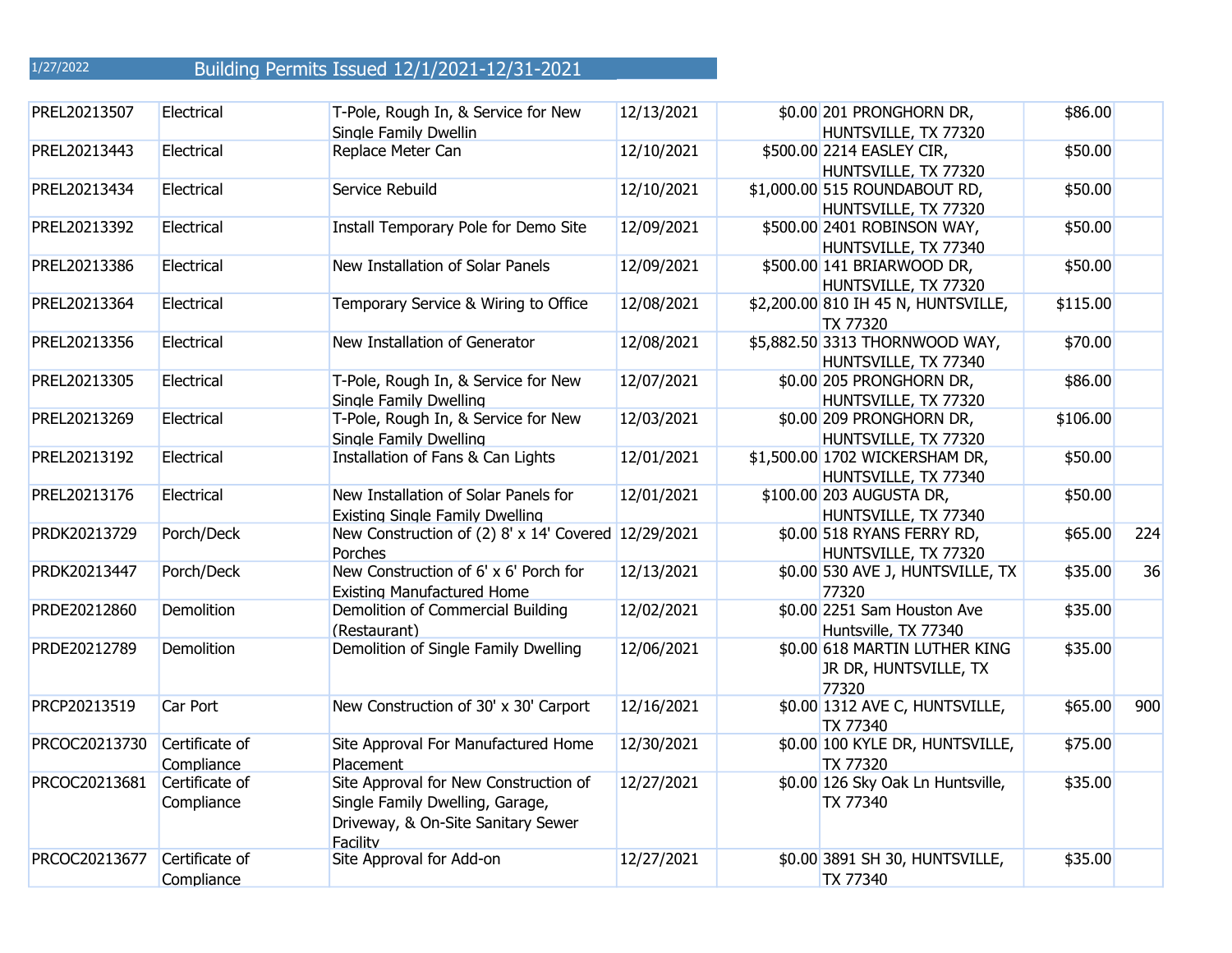| PRCOC20213670 | Certificate of<br>Compliance | Site Approval for New Construction of<br>Single Family Dwelling, Accessory<br>Building, & On-Site Sanitary Sewer<br>Facility                   | 12/27/2021 | \$0.00 117 Stagecoach Cir,<br>Huntsville, TX, 77340  | \$35.00 |
|---------------|------------------------------|------------------------------------------------------------------------------------------------------------------------------------------------|------------|------------------------------------------------------|---------|
| PRCOC20213668 | Certificate of<br>Compliance | Site Approval for New Construction of<br>Single Family Dwelling & On-Site<br>Sanitary Sewer Facility                                           | 12/27/2021 | \$0.00 711 Lonestar Rd Huntsville,<br>TX 77340       | \$35.00 |
| PRCOC20213666 | Certificate of<br>Compliance | Site Approval for Placement of Mobile<br>Home                                                                                                  | 12/30/2021 | \$0.00 1500 SH 30 E, HUNTSVILLE,<br>TX 77320         | \$75.00 |
| PRCOC20213665 | Certificate of<br>Compliance | Site Approval for New Construction of<br><b>Residential Swimming Pool</b>                                                                      | 12/28/2021 | \$0.00 186 BRANDING IRON RD,<br>HUNTSVILLE, TX 77340 | \$35.00 |
| PRCOC20213661 | Certificate of<br>Compliance | Site Approval for New Installation of On- 12/27/2021<br><b>Site Sanitary Sewer Facility</b>                                                    |            | \$0.00 4005 SH 30 W Huntsville, TX<br>77320          | \$35.00 |
| PRCOC20213660 | Certificate of<br>Compliance | Site Approval for Construction of (2) 8' x $12/29/2021$<br>14' Covered Porches                                                                 |            | \$0.00 518 RYANS FERRY RD,<br>HUNTSVILLE, TX 77320   | \$35.00 |
| PRCOC20213540 | Certificate of<br>Compliance | Site Approval for New Construction of<br>16' x 24' Storage Building                                                                            | 12/16/2021 | \$0.00 2222 SHANNON DR,<br>HUNTSVILLE, TX 77320      | \$35.00 |
| PRCOC20213532 | Certificate of<br>Compliance | Site Approval for Manufactured Home<br>Placement & On-Site Sanitary Sewer<br>Facility to Also Service Existing<br><b>Residential Structure</b> | 12/17/2021 | \$0.00 310 GENEVA RD,<br>HUNTSVILLE, TX 77320        | \$35.00 |
| PRCOC20213531 | Certificate of<br>Compliance | Site Approval for New Construction of<br>Single Family Dwelling & On-Site<br><b>Sanitary Sewer Facility</b>                                    | 12/15/2021 | \$0.00 321 B Wire Rd, Huntsville,<br>TX, 77320       | \$35.00 |
| PRCOC20213530 | Certificate of<br>Compliance | Site Approval for New Construction of<br>Single Family Dwelling & On-Site<br>Sanitary Sewer Facility                                           | 12/15/2021 | \$0.00 143 Bluebonnet Rd,<br>Huntsville, TX, 77340   | \$35.00 |
| PRCOC20213529 | Certificate of<br>Compliance | Site Approval for New Construction of<br>Single Family Dwelling & On-Site<br><b>Sanitary Sewer Facility</b>                                    | 12/15/2021 | \$0.00 818 Lonestar Rd Huntsville,<br>TX 77340       | \$35.00 |
| PRCOC20213528 | Certificate of<br>Compliance | Site Approval for New Construction of<br>Church Only                                                                                           | 12/15/2021 | \$0.00 1318 US 190 Huntsville, TX<br>77340           | \$35.00 |
| PRCOC20213512 | Certificate of<br>Compliance | Site Approval for On-Site Sanitary Sewer<br>Facility                                                                                           | 12/15/2021 | \$0.00 477 Rosenwall Rd Huntsville,<br>TX 77320      | \$35.00 |
| PRCOC20213506 | Certificate of<br>Compliance | Site Approval for New Single Family<br>Dwelling, On-Site Sanitary Sewer<br>Facility, Guest House, & Driveway                                   | 12/14/2021 | \$0.00 142 Feldspar Ln Huntsville,<br>TX 77340       | \$35.00 |
| PRCOC20213505 | Certificate of<br>Compliance | Site Approval for New Construction of<br>30' x 30' Carport                                                                                     | 12/16/2021 | \$0.00 1312 AVE C, HUNTSVILLE,<br>TX 77340           | \$35.00 |
| PRCOC20213502 | Certificate of<br>Compliance | Site Approval for New Construction of<br>45' x 60' Accessory Building                                                                          | 12/14/2021 | \$0.00 371 Grand View Huntsville,<br>TX 77340        | \$35.00 |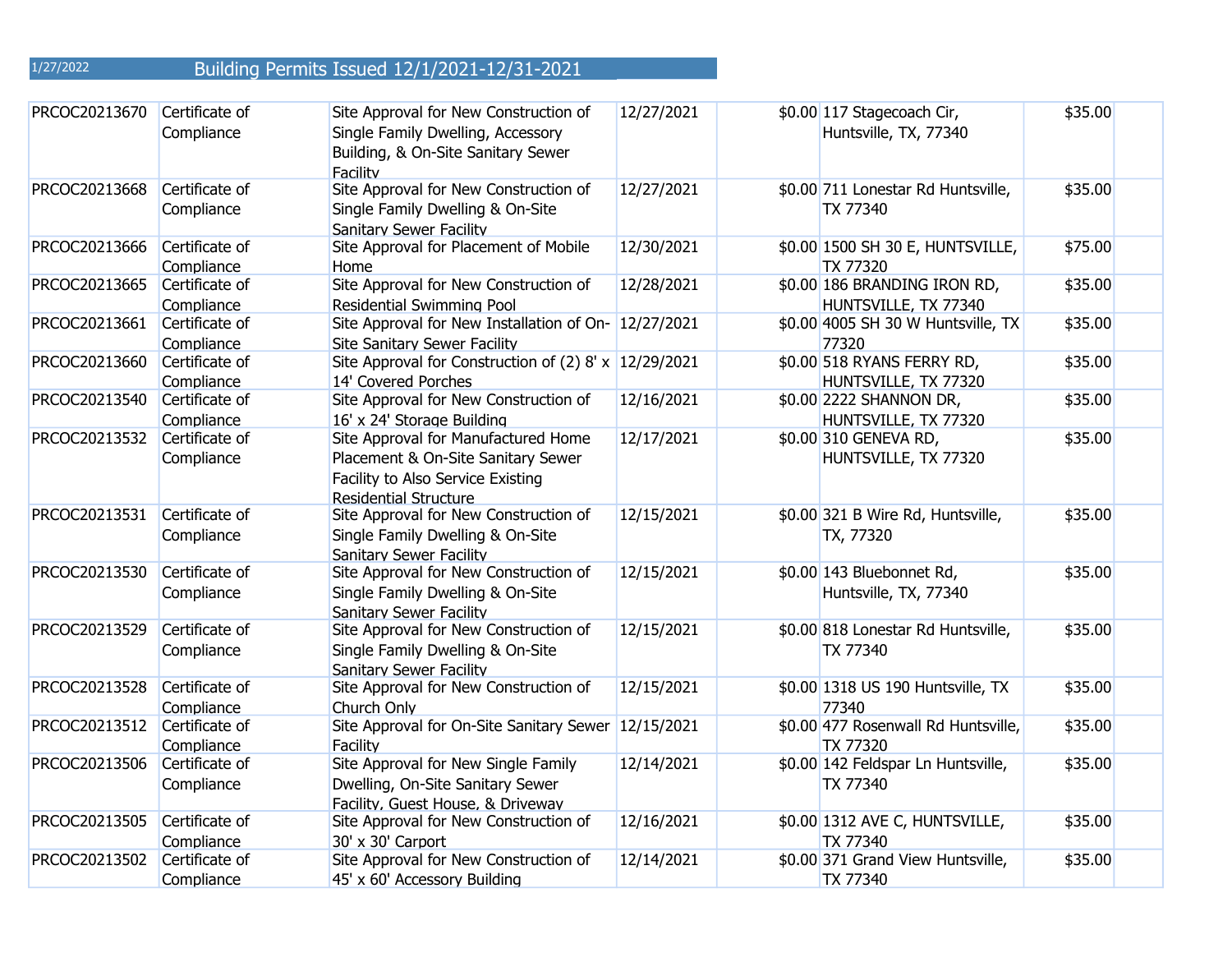| PRCOC20213497 | Certificate of<br>Compliance | Site Approval for New Construction of<br>Single Family Dwelling, Accessory<br>Building, & On-Site Sanitary Sewer<br>Facility      | 12/14/2021 | \$0.00 276 Grandview Huntsville,<br>TX 77340          | \$35.00 |
|---------------|------------------------------|-----------------------------------------------------------------------------------------------------------------------------------|------------|-------------------------------------------------------|---------|
| PRCOC20213495 | Certificate of<br>Compliance | Site Approval for New Single Family<br>Dwelling & On-Site Sanitary Sewer<br>Facility                                              | 12/15/2021 | \$0.00 1070 FM 2296 Huntsville, TX<br>77340           | \$35.00 |
| PRCOC20213491 | Certificate of<br>Compliance | Site Approval for New Construction of<br>Single Family Dwelling & On-Site<br>Sanitary Sewer Facility                              | 12/14/2021 | \$0.00 179 Rim Rock Rd                                | \$35.00 |
| PRCOC20213486 | Certificate of<br>Compliance | Site Approval for Construction of Garage 12/15/2021<br><b>Addition</b>                                                            |            | \$0.00 186 Wire Rd Huntsville, TX<br>77320            | \$35.00 |
| PRCOC20213480 | Certificate of<br>Compliance | Site Approval for Placement of<br>Manufactured Home                                                                               | 12/15/2021 | \$0.00 305 7th St Huntsville, TX<br>77340             | \$75.00 |
| PRCOC20213476 | Certificate of<br>Compliance | Site Approval for New Installation of On-<br>Site Sanitary Sewer Facility for Existing<br><b>Manufactured Home</b>                | 12/15/2021 | \$0.00 13 Sandhill Ln Huntsville, TX<br>77340         | \$35.00 |
| PRCOC20213409 | Certificate of<br>Compliance | Site Approval for New Construction of<br>Single Family Dwelling                                                                   | 12/10/2021 | \$0.00 108 NEW DAWN TRAIL,<br>HUNTSVILLE, TX 77340    | \$35.00 |
| PRCOC20213408 | Certificate of<br>Compliance | Site Approval for New Construction of<br>Single Family Dwelling                                                                   | 12/10/2021 | \$0.00 135 WORLEY WAY,<br>HUNTSVILLE, TX 77340        | \$35.00 |
| PRCOC20213393 | Certificate of<br>Compliance | Site Approval for New Construction of<br>Single Family Dwelling                                                                   | 12/14/2021 | \$0.00 102 Remington Rd<br>Huntsville, TX 77340       | \$35.00 |
| PRCOC20213391 | Certificate of<br>Compliance | Site Approval for New Construction of<br>Single-Family Dwelling                                                                   | 12/13/2021 | \$0.00 109 AVALON DR,<br>HUNTSVILLE, TX 77320         | \$35.00 |
| PRCOC20213390 | Certificate of<br>Compliance | Site Approval for New Installation of On- 12/14/2021<br><b>Site Sanitary Sewer Facility</b>                                       |            | \$0.00 133 Rim Rock Rd Huntsville,<br><b>TX 77340</b> | \$35.00 |
| PRCOC20213389 | Certificate of<br>Compliance | Site Approval for New Single Family<br>Dwelling, On-Site Sanitary Sewer<br>Facility, Cabana, Pool, & Shop                         | 12/14/2021 | \$0.00 222 FIRE SKY RD,<br>HUNTSVILLE, TX 77340       | \$35.00 |
| PRCOC20213388 | Certificate of<br>Compliance | Site Approval for New Construction of<br>40' x 80' Pole Barn                                                                      | 12/13/2021 | \$0.00 5983 FM 1374 Huntsville, TX<br>77340           | \$35.00 |
| PRCOC20213387 | Certificate of<br>Compliance | Site Approval for New Installation of On- 12/10/2021<br>Site Sanitary Sewer Facility for Existing<br><b>Residential Structure</b> |            | \$0.00 25 Brandenburg Ln<br>Huntsville, TX 77340      | \$35.00 |
| PRCOC20213385 | Certificate of<br>Compliance | Site Approval for New Construction of<br>Swimming Pool & Covered Pavilion                                                         | 12/14/2021 | \$0.00 332 Dahlia Rd Huntsville, TX<br>77320          | \$35.00 |
| PRCOC20213384 | Certificate of<br>Compliance | Site Approval for New Construction of<br>Single Family Dwelling                                                                   | 12/30/2021 | \$0.00 1880 ROLLINGWOOD DR,<br>HUNTSVILLE, TX 77340   | \$35.00 |
| PRCOC20213177 | Certificate of<br>Compliance | Site Approval For Manufactured Home<br>Placement                                                                                  | 12/02/2021 | \$0.00 410 14TH ST, HUNTSVILLE,<br><b>TX 77340</b>    | \$75.00 |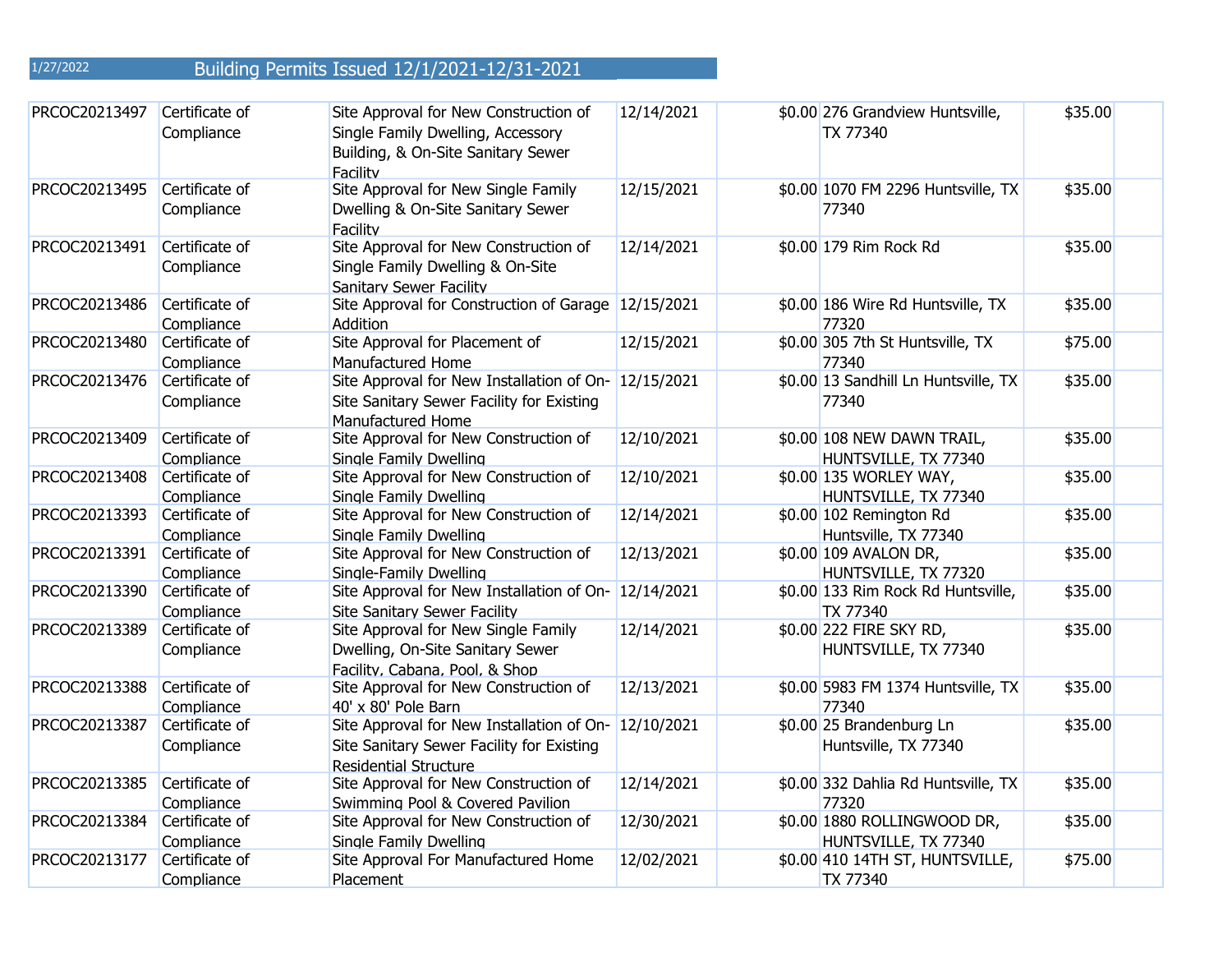| PRCOC20213160 | Certificate of<br>Compliance  | Site Approval for New Installation of Non-12/01/2021<br><b>Electrical Pole Sign</b> |            | \$0.00 1511 DOGWOOD DR,<br>HUNTSVILLE, TX 77340        | \$35.00 |
|---------------|-------------------------------|-------------------------------------------------------------------------------------|------------|--------------------------------------------------------|---------|
| PRCOC20213105 | Certificate of<br>Compliance  | Site Approval for New Construction of<br>Restaurant & Driveway                      | 12/02/2021 | \$0.00 2251 Sam Houston Ave,<br>Huntsville, TX 77340   | \$35.00 |
| PRCOC20213103 | Certificate of<br>Compliance  | Site Approval For New Single-Family<br><b>Dwelling</b>                              | 12/13/2021 | \$0.00 204 DEL MONTE DR,<br>HUNTSVILLE, TX 77320       | \$35.00 |
| PRCOC20213101 | Certificate of<br>Compliance  | Site Approval For New Single-Family<br><b>Dwelling</b>                              | 12/13/2021 | \$0.00 202 DEL MONTE DR,<br>HUNTSVILLE, TX 77320       | \$35.00 |
| PRCOC20213100 | Certificate of<br>Compliance  | Site Approval For New Single-Family<br><b>Dwelling</b>                              | 12/14/2021 | \$0.00 104 DEL MONTE DR,<br>HUNTSVILLE, TX 77320       | \$35.00 |
| PRCOC20213099 | Certificate of<br>Compliance  | Site Approval For New Single-Family<br><b>Dwelling</b>                              | 12/14/2021 | \$0.00 117 AVALON DR,<br>HUNTSVILLE, TX 77320          | \$35.00 |
| PRCOC20213098 | Certificate of<br>Compliance  | Site Approval For New Single-Family<br><b>Dwelling</b>                              | 12/14/2021 | \$0.00 115 AVALON DR,<br>HUNTSVILLE, TX 77320          | \$35.00 |
| PRCOC20213096 | Certificate of<br>Compliance  | Site Approval For New Single-Family<br><b>Dwelling</b>                              | 12/14/2021 | \$0.00 113 AVALON DR,<br>HUNTSVILLE, TX 77320          | \$35.00 |
| PRCOC20213094 | Certificate of<br>Compliance  | Site Approval For New Single-Family<br><b>Dwelling</b>                              | 12/14/2021 | \$0.00 111 AVALON DR,<br>HUNTSVILLE, TX 77320          | \$35.00 |
| PRCOC20213093 | Certificate of<br>Compliance  | Site Approval For New Single-Family<br><b>Dwelling</b>                              | 12/16/2021 | \$0.00 107 AVALON DR,<br>HUNTSVILLE, TX 77320          | \$35.00 |
| PRCOC20213091 | Certificate of<br>Compliance  | Site Approval For New Single-Family<br><b>Dwelling</b>                              | 12/16/2021 | \$0.00 105 AVALON DR,<br>HUNTSVILLE, TX 77320          | \$35.00 |
| PRCOC20213090 | Certificate of<br>Compliance  | Site Approval For New Single-Family<br><b>Dwelling</b>                              | 12/16/2021 | \$0.00 104 AVALON DR,<br>HUNTSVILLE, TX 77320          | \$35.00 |
| PRCOC20213088 | Certificate of<br>Compliance  | Site Approval For New Single-Family<br><b>Dwelling</b>                              | 12/16/2021 | \$0.00 103 AVALON DR,<br>HUNTSVILLE, TX 77320          | \$35.00 |
| PRCOC20213086 | Certificate of<br>Compliance  | Site Approval For New Single-Family<br><b>Dwelling</b>                              | 12/16/2021 | \$0.00 102 AVALON DR,<br>HUNTSVILLE, TX 77320          | \$35.00 |
| PRCOC20213085 | Certificate of<br>Compliance  | Site Approval for Placement of<br><b>Temporary Office</b>                           | 12/01/2021 | \$0.00 810 IH 45 N, HUNTSVILLE,<br>TX 77320            | \$35.00 |
| PRCOC20213084 | Certificate of<br>Compliance  | Site Approval For New Single-Family<br><b>Dwelling</b>                              | 12/16/2021 | \$0.00 101 AVALON DR,<br>HUNTSVILLE, TX 77320          | \$35.00 |
| PRCOC20212687 | Certificate of<br>Compliance  | Site Approval for New Construction of<br>Single Family Dwelling                     | 12/01/2021 | \$0.00 1852 EAST LAKE DR,<br>HUNTSVILLE, TX 77340      | \$35.00 |
| PRCOC20212443 | Certificate of<br>Compliance  | Site Approval for Installation of Non-<br>Electrical Pole Sign                      | 12/06/2021 | \$0.00 615 HAYMAN ST,<br>HUNTSVILLE, TX 77340          | \$35.00 |
| PRCOC20212077 | Certificate of<br>Compliance  | Site Approval for New Construction of<br><b>Banking Institution</b>                 | 12/06/2021 | \$0.00 1718 11TH ST,<br>HUNTSVILLE, TX 77340           | \$35.00 |
| PRBD20213518  | <b>Building Miscellaneous</b> | Interior/Exterior Repairs to<br>Manufactured Home                                   | 12/14/2021 | \$1,500.00 621 SH 30 E, Trlr H<br>Huntsville, TX 77320 | \$65.00 |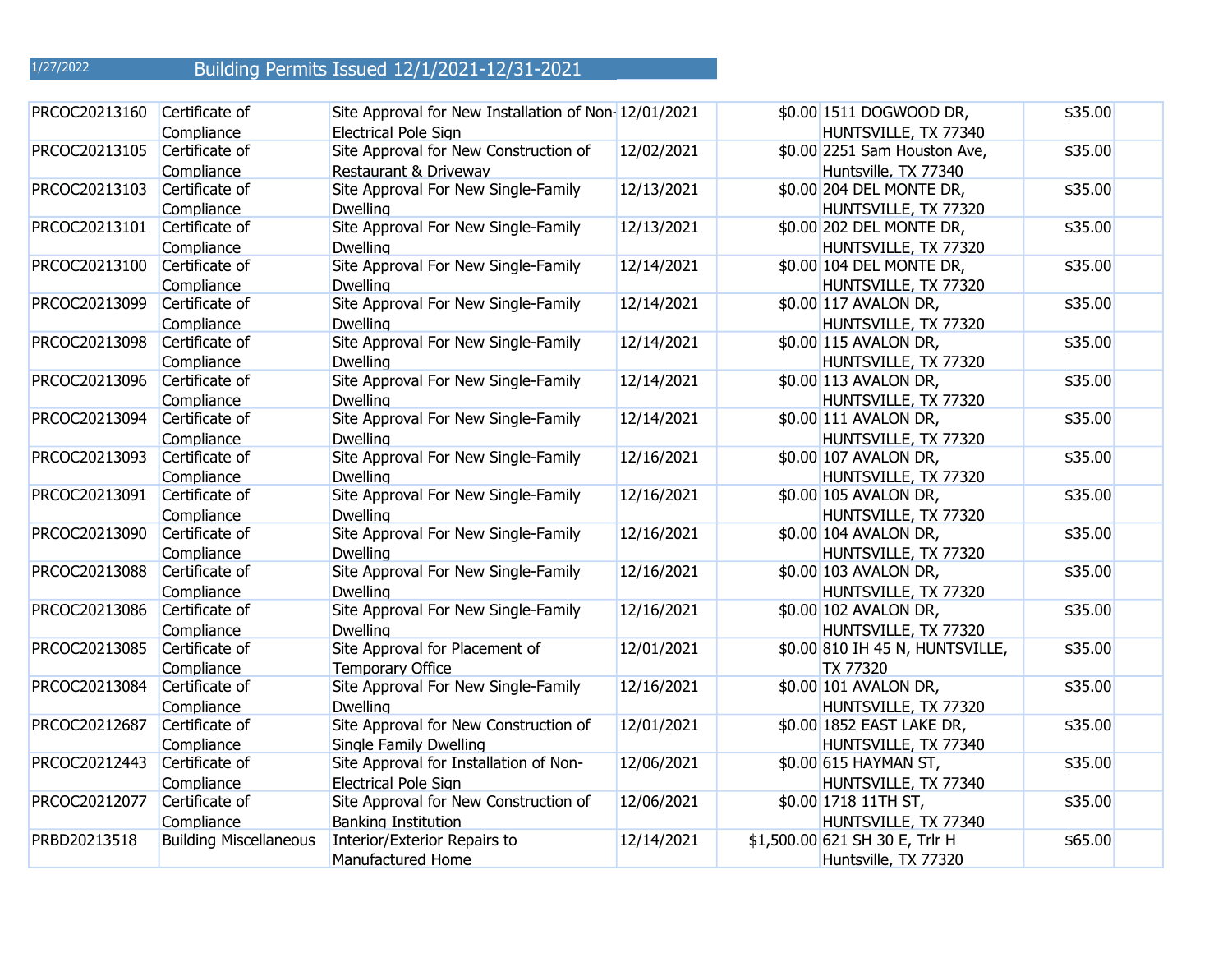| PRBD20213268  | <b>Building Miscellaneous</b> | Foundation Repair                                                                                                                                                                             | 12/03/2021 | \$15,500.00 2105 AVE P, HUNTSVILLE,<br><b>TX 77340</b> | \$65.00    |
|---------------|-------------------------------|-----------------------------------------------------------------------------------------------------------------------------------------------------------------------------------------------|------------|--------------------------------------------------------|------------|
| PRBD20213189  | <b>Building Miscellaneous</b> | New Installation of Solar Panels                                                                                                                                                              | 12/09/2021 | \$10,000.00 141 BRIARWOOD DR,<br>HUNTSVILLE, TX 77320  | \$285.15   |
| PRBD20213175  | <b>Building Miscellaneous</b> | New Installation of Solar Panels for<br><b>Existing Single Family Dwelling</b>                                                                                                                | 12/01/2021 | \$56,129.00 203 AUGUSTA DR,<br>HUNTSVILLE, TX 77340    | \$1,028.07 |
| PRBD20213143  | <b>Building Miscellaneous</b> | T-Mobile will remove and replace<br>existing ground and tower equipment on<br>an existing tower. They will also add (1)<br>antenna per sector for a total of (9)<br>antennas. (3) ner sector. | 12/16/2021 | \$35,000.00 1719 A 11TH ST,<br>HUNTSVILLE, TX 77340    | \$307.50   |
| PRAHP20213550 | Annual Health Permit          | SHSU Three Horse Tavern                                                                                                                                                                       | 12/16/2021 | \$0.00 1802 Ave I Huntsville, TX<br>77340              | \$150.00   |
| PRAHP20213504 | Annual Health Permit          | Zipp's Food Mart                                                                                                                                                                              | 12/20/2021 | \$0.00 1101 SYCAMORE AVE,<br>HUNTSVILLE, TX 77340      | \$150.00   |
| PRAHP20213503 | Annual Health Permit          | Zipp Zapp                                                                                                                                                                                     | 12/29/2021 | \$0.00 525 11TH ST, HUNTSVILLE,<br><b>TX 77340</b>     | \$150.00   |
| PRAHP20213501 | <b>Annual Health Permit</b>   | Yummy Yummy Mongolian Grill & Sushi                                                                                                                                                           | 12/20/2021 | \$0.00 3006 B SH 30, HUNTSVILLE,<br><b>TX 77340</b>    | \$250.00   |
| PRAHP20213498 | Annual Health Permit          | Wonder Ways African Food                                                                                                                                                                      | 12/16/2021 | \$0.00 1429 SAM HOUSTON AVE,<br>HUNTSVILLE, TX 77340   | \$150.00   |
| PRAHP20213496 | Annual Health Permit          | Wing Stop #353                                                                                                                                                                                | 12/27/2021 | \$0.00 3011 SH 30, STE:103 B,<br>HUNTSVILLE, TX 77340  | \$250.00   |
| PRAHP20213493 | Annual Health Permit          | Whataburger                                                                                                                                                                                   | 12/17/2021 | \$0.00 263 IH 45 S, HUNTSVILLE,<br><b>TX 77340</b>     | \$250.00   |
| PRAHP20213490 | Annual Health Permit          | Walls BBQ                                                                                                                                                                                     | 12/30/2021 | \$0.00 601 SH 75 N, STE:C,<br>HUNTSVILLE, TX 77320     | \$250.00   |
| PRAHP20213489 | Annual Health Permit          | Walker County Jail                                                                                                                                                                            | 12/28/2021 | \$0.00 655 FM 2821 W,<br>HUNTSVILLE, TX 77320          | \$250.00   |
| PRAHP20213488 | Annual Health Permit          | Walgreen's #04999                                                                                                                                                                             | 12/28/2021 | \$0.00 1570 11TH ST,<br>HUNTSVILLE, TX 77340           | \$250.00   |
| PRAHP20213485 | Annual Health Permit          | Varledades Nathalie                                                                                                                                                                           | 12/27/2021 | \$0.00 1308 SAM HOUSTON AVE,<br>HUNTSVILLE, TX 77340   | \$150.00   |
| PRAHP20213482 | Annual Health Permit          | Tomorrows Promise Montessori School                                                                                                                                                           | 12/21/2021 | \$0.00 2817 OLD HOUSTON RD,<br>HUNTSVILLE, TX 77340    | \$60.00    |
| PRAHP20213481 | <b>Annual Health Permit</b>   | Tokyo Grill & Sushi                                                                                                                                                                           | 12/30/2021 | \$0.00 2019 SAM HOUSTON AVE,<br>HUNTSVILLE, TX 77340   | \$150.00   |
| PRAHP20213479 | Annual Health Permit          | Tokyo Gardens Catering, LLC                                                                                                                                                                   | 12/17/2021 | \$0.00 1702 11TH ST,<br>HUNTSVILLE, TX 77340           | \$250.00   |
| PRAHP20213478 | Annual Health Permit          | Toasted                                                                                                                                                                                       | 12/16/2021 | \$0.00 1932 SAM HOUSTON AVE,<br>HUNTSVILLE, TX 77340   | \$250.00   |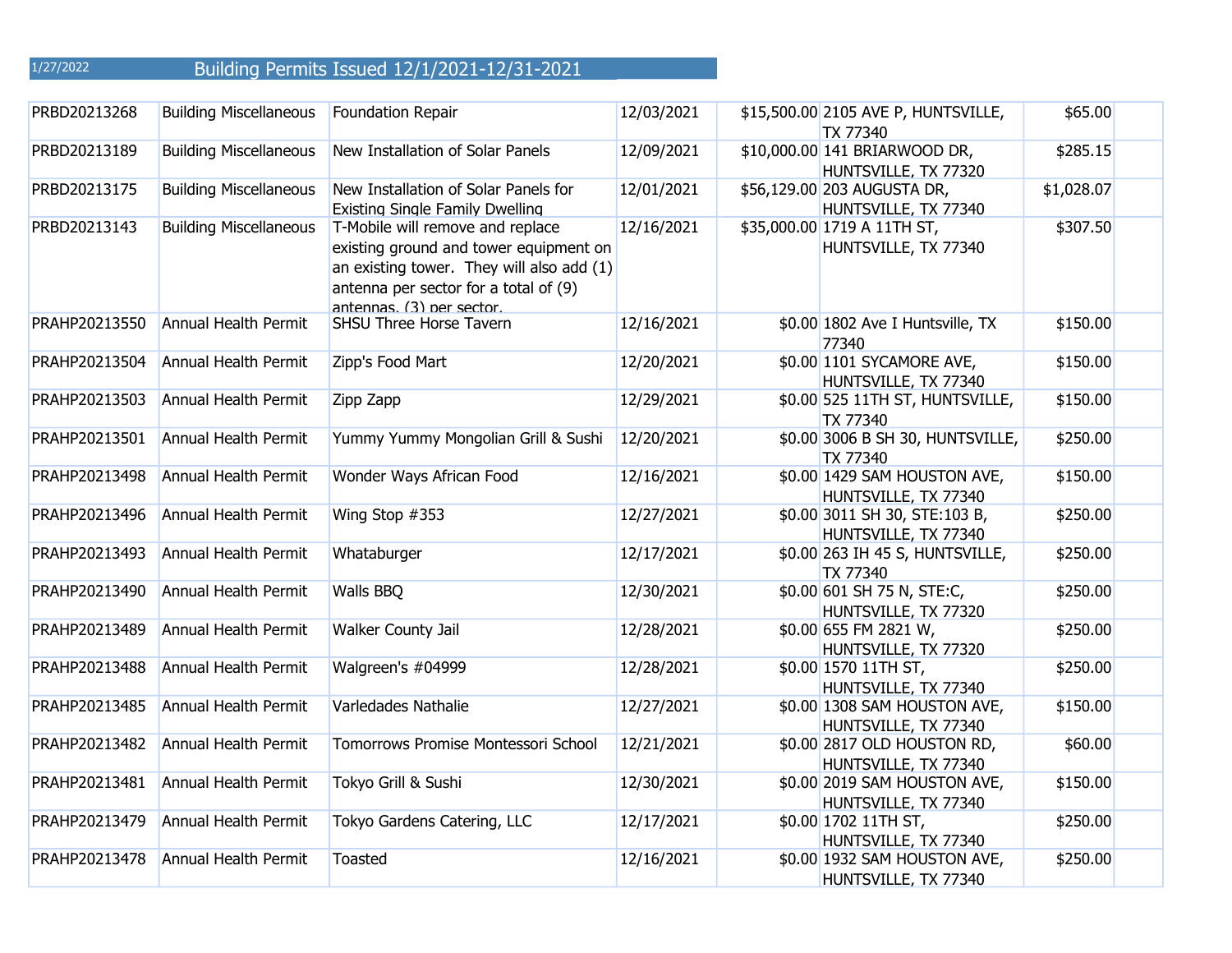| PRAHP20213475 | <b>Annual Health Permit</b> | The Haute Frog                | 12/31/2021 | \$0.00 1702 11TH ST,<br>HUNTSVILLE, TX 77340                   | \$250.00 |
|---------------|-----------------------------|-------------------------------|------------|----------------------------------------------------------------|----------|
| PRAHP20213474 | <b>Annual Health Permit</b> | The Buzzed Cup                | 12/27/2021 | \$0.00 1012 UNIVERSITY AVE,<br>HUNTSVILLE, TX 77320            | \$250.00 |
| PRAHP20213473 | Annual Health Permit        | The Big E-Z                   | 12/16/2021 | \$0.00 2707 SAM HOUSTON AVE,<br>HUNTSVILLE, TX 77340           | \$250.00 |
| PRAHP20213472 | Annual Health Permit        | TCK's Learning & Dev Center   | 12/20/2021 | \$0.00 219 SH 190, HUNTSVILLE,<br><b>TX 77340</b>              | \$150.00 |
| PRAHP20213471 | Annual Health Permit        | <b>Tasy Academy</b>           | 12/20/2021 | \$0.00 291 SH 75 N, HUNTSVILLE,<br><b>TX 77320</b>             | \$150.00 |
| PRAHP20213470 | Annual Health Permit        | Target Store T-2533           | 12/28/2021 | \$0.00 259 IH 45 S, HUNTSVILLE,<br><b>TX 77340</b>             | \$250.00 |
| PRAHP20213468 | Annual Health Permit        | Taqueria Lindo Mexico         | 12/29/2021 | \$0.00 902 11TH ST, HUNTSVILLE,<br><b>TX 77340</b>             | \$250.00 |
| PRAHP20213466 | Annual Health Permit        | Taqueria El Tejano            | 12/28/2021 | \$0.00 1105 UNIVERSITY AVE,<br>HUNTSVILLE, TX 77340            | \$250.00 |
| PRAHP20213463 | Annual Health Permit        | Taco Cabana #364              | 12/20/2021 | \$0.00 253 IH 45 S, HUNTSVILLE,<br><b>TX 77340</b>             | \$250.00 |
| PRAHP20213462 | Annual Health Permit        | Taco Bell #2                  | 12/21/2021 | \$0.00 129 IH 45 S, HUNTSVILLE,<br><b>TX 77340</b>             | \$250.00 |
| PRAHP20213461 | Annual Health Permit        | Taco Bell #1                  | 12/21/2021 | \$0.00 2103 SAM HOUSTON AVE,<br>HUNTSVILLE, TX 77340           | \$250.00 |
| PRAHP20213460 | Annual Health Permit        | Supermercado Las Flores       | 12/20/2021 | \$0.00 2514 SAM HOUSTON AVE,<br>STE:C, HUNTSVILLE, TX<br>77340 | \$250.00 |
| PRAHP20213458 | Annual Health Permit        | Summit Christian Academy      | 12/21/2021 | \$0.00 3122 MONTGOMERY RD,<br>HUNTSVILLE, TX 77340             | \$60.00  |
| PRAHP20213457 | Annual Health Permit        | Subway #5                     | 12/29/2021 | \$0.00 120 FM 2821 W,<br>HUNTSVILLE, TX 77320                  | \$250.00 |
| PRAHP20213455 | Annual Health Permit        | Subway #2                     | 12/29/2021 | \$0.00 3011 SH 30, STE:101 A,<br>HUNTSVILLE, TX 77340          | \$250.00 |
| PRAHP20213454 | Annual Health Permit        | Subway $#1$                   | 12/29/2021 | \$0.00 1621 SAM HOUSTON AVE,<br>HUNTSVILLE, TX 77340           | \$250.00 |
| PRAHP20213452 | Annual Health Permit        | Stop & Stop                   | 12/22/2021 | \$0.00 320 SH 190, HUNTSVILLE,<br><b>TX 77340</b>              | \$150.00 |
| PRAHP20213432 | Annual Health Permit        | <b>Taco Mania</b>             | 12/10/2021 | \$0.00 1110 AVE M, HUNTSVILLE,<br><b>TX 77340</b>              | \$250.00 |
| PRAHP20213431 | Annual Health Permit        | Great Steak Co of Houston LLC | 12/10/2021 | \$0.00 3003 SH 30, HUNTSVILLE,<br><b>TX 77340</b>              | \$250.00 |
| PRAHP20213430 | Annual Health Permit        | Sonic Drive In #1             | 12/27/2021 | \$0.00 2518 SAM HOUSTON AVE,<br>HUNTSVILLE, TX 77340           | \$250.00 |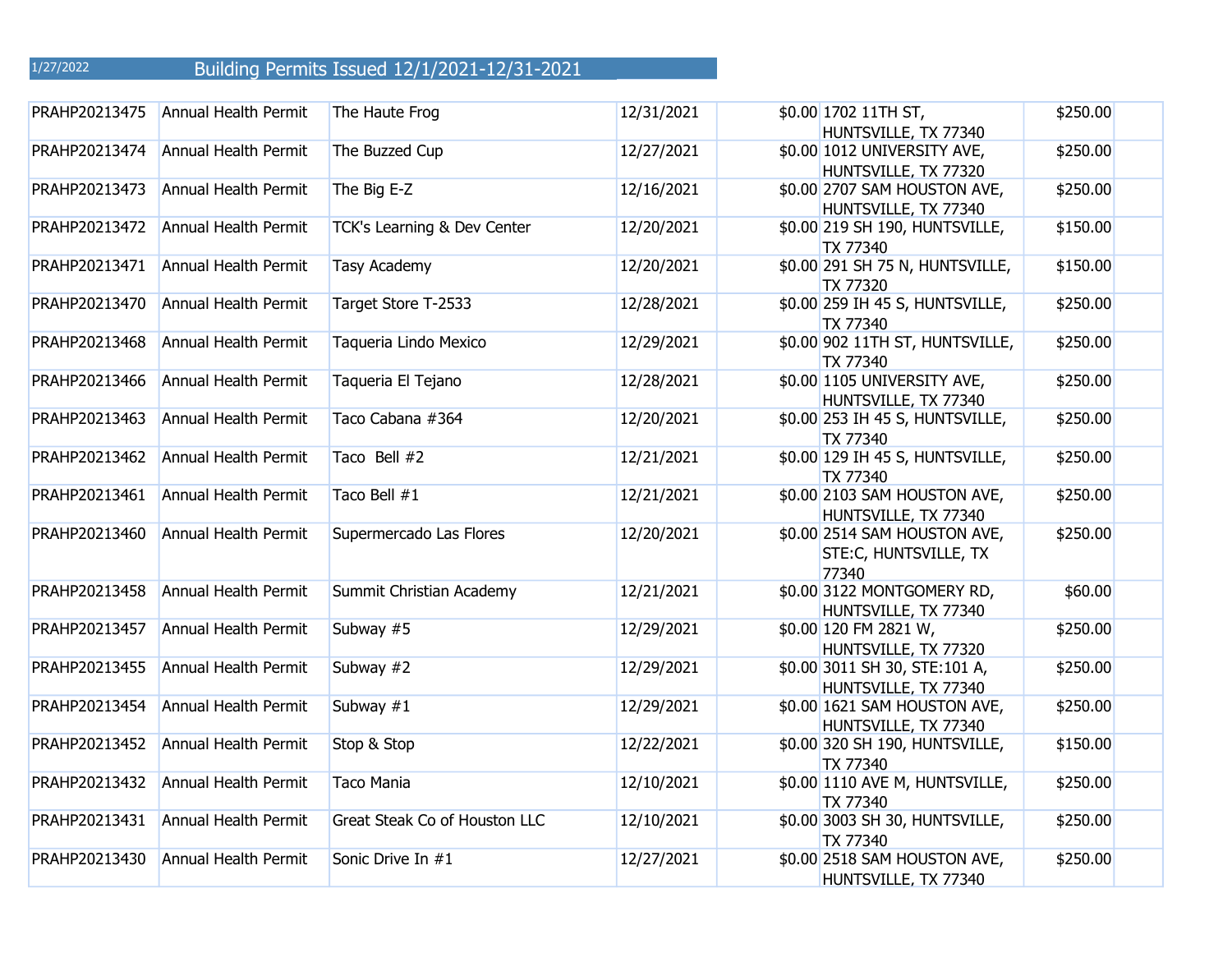| PRAHP20213428 | Annual Health Permit        | Smiley's Express #3                | 12/20/2021 | \$0.00 3612 MONTGOMERY RD,<br>HUNTSVILLE, TX 77340    | \$250.00 |
|---------------|-----------------------------|------------------------------------|------------|-------------------------------------------------------|----------|
| PRAHP20213427 | Annual Health Permit        | Smiley's Express #2                | 12/14/2021 | \$0.00 104 SH 190, HUNTSVILLE,<br><b>TX 77340</b>     | \$250.00 |
| PRAHP20213424 | Annual Health Permit        | Smiley's Express #6                | 12/21/2021 | \$0.00 3595 SH 30, HUNTSVILLE,<br><b>TX 77340</b>     | \$250.00 |
| PRAHP20213423 | Annual Health Permit        | Smiley's Express #10               | 12/20/2021 | \$0.00 101 FM 2821 E,<br>HUNTSVILLE, TX 77320         | \$150.00 |
| PRAHP20213422 | <b>Annual Health Permit</b> | Smiley's Express                   | 12/21/2021 | \$0.00 266 FM 247, STE:A,<br>HUNTSVILLE, TX 77320     | \$150.00 |
| PRAHP20213421 | Annual Health Permit        | Sipsy's Coffee & Daquiri House     | 12/14/2021 | \$0.00 1304 15TH ST,<br>HUNTSVILLE, TX 77340          | \$250.00 |
| PRAHP20213416 | Annual Health Permit        | Shoguns Japanese Grill & Sushi Bar | 12/09/2021 | \$0.00 139 IH 45 N, HUNTSVILLE,<br><b>TX 77320</b>    | \$250.00 |
| PRAHP20213415 | Annual Health Permit        | Shipley Donuts #2                  | 12/29/2021 | \$0.00 113 AVE M, HUNTSVILLE,<br><b>TX 77320</b>      | \$150.00 |
| PRAHP20213383 | Annual Health Permit        | Shipley Donuts #1                  | 12/29/2021 | \$0.00 3011 SH 30, STE:103 A,<br>HUNTSVILLE, TX 77340 | \$250.00 |
| PRAHP20213382 | Annual Health Permit        | Shenanigan's                       | 12/20/2021 | \$0.00 1548 11TH ST, STE:102,<br>HUNTSVILLE, TX 77340 | \$250.00 |
| PRAHP20213381 | <b>Annual Health Permit</b> | Senior Center of Walker County     | 12/29/2021 | \$0.00 340 SH 75 N, HUNTSVILLE,<br><b>TX 77320</b>    | \$60.00  |
| PRAHP20213380 | Annual Health Permit        | Second Baptist Church Preschool    | 12/17/2021 | \$0.00 2517 SAM HOUSTON AVE,<br>HUNTSVILLE, TX 77340  | \$150.00 |
| PRAHP20213378 | Annual Health Permit        | Schlotzsky's                       | 12/20/2021 | \$0.00 118 IH 45 S, HUNTSVILLE,<br><b>TX 77340</b>    | \$250.00 |
| PRAHP20213377 | Annual Health Permit        | Sam's Table                        | 12/17/2021 | \$0.00 1115 UNIVERSITY AVE,<br>HUNTSVILLE, TX 77340   | \$250.00 |
| PRAHP20213376 | Annual Health Permit        | SHSU Subway                        | 12/16/2021 | \$0.00 1802 Ave I Huntsville, TX<br>77340             | \$250.00 |
| PRAHP20213375 | Annual Health Permit        | SHSU Steak & Shake/Oath Pizza      | 12/16/2021 | \$0.00 1802 Ave I Huntsville, TX<br>77340             | \$250.00 |
| PRAHP20213374 | Annual Health Permit        | <b>SHSU Starbucks LSC</b>          | 12/16/2021 | \$0.00 1802 Ave I Huntsville, TX<br>77340             | \$250.00 |
| PRAHP20213373 | Annual Health Permit        | <b>SHSU Starbucks Coffee</b>       | 12/16/2021 | \$0.00 2008 AVE J, HUNTSVILLE,<br><b>TX 77340</b>     | \$150.00 |
| PRAHP20213372 | <b>Annual Health Permit</b> | SHSU POD LSC                       | 12/16/2021 | \$0.00 1802 Ave I Huntsville, TX<br>77340             | \$150.00 |
| PRAHP20213355 | <b>Annual Health Permit</b> | <b>SHSU Panda Express</b>          | 12/16/2021 | \$0.00 1802 Ave I Huntsville, TX<br>77340             | \$250.00 |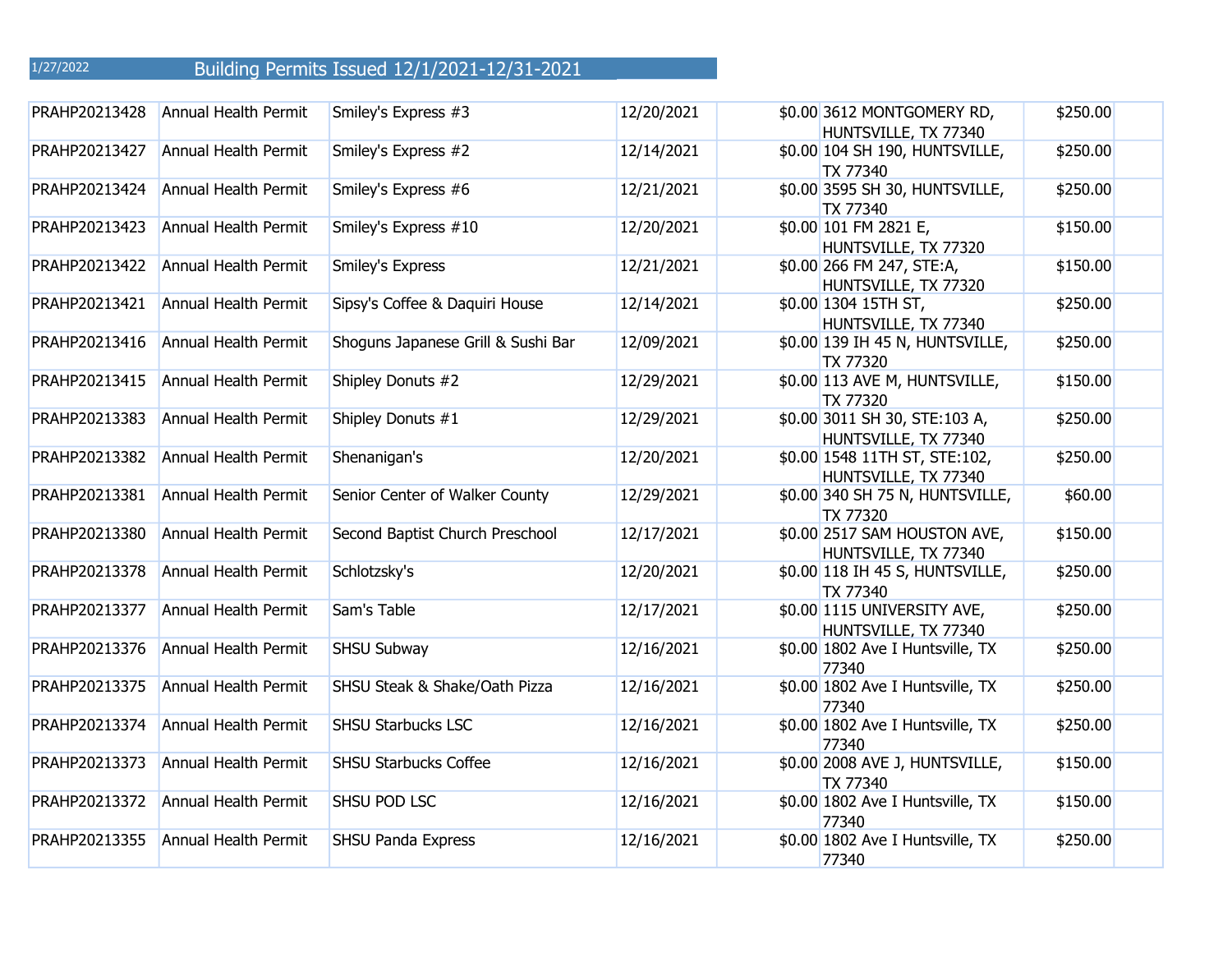| PRAHP20213354 | Annual Health Permit        | SHSU Old Main Market                   | 12/16/2021 | \$0.00 1001 Bearkat Blvd<br>Huntsville, TX 77340                | \$250.00 |
|---------------|-----------------------------|----------------------------------------|------------|-----------------------------------------------------------------|----------|
| PRAHP20213353 | <b>Annual Health Permit</b> | <b>SHSU NGL Starbucks</b>              | 12/16/2021 | \$0.00 2008 AVE J, HUNTSVILLE,<br>TX 77340                      | \$250.00 |
| PRAHP20213352 | Annual Health Permit        | <b>SHSU Moe's Southwest Grill</b>      | 12/16/2021 | \$0.00 2008 AVE J, HUNTSVILLE,<br><b>TX 77340</b>               | \$250.00 |
| PRAHP20213351 | Annual Health Permit        | <b>SHSU General's Market</b>           | 12/16/2021 | \$0.00 2012 AVE J, HUNTSVILLE,<br>TX 77340                      | \$250.00 |
| PRAHP20213350 | <b>Annual Health Permit</b> | <b>SHSU Food Pantry</b>                | 12/17/2021 | \$0.00 1108 17TH ST,<br>HUNTSVILLE, TX 77340                    | \$60.00  |
| PRAHP20213348 | Annual Health Permit        | <b>SHSU Einstein Bagels</b>            | 12/16/2021 | \$0.00 1640 Bobby K Marks Dr<br>Huntsville, TX 77340            | \$150.00 |
| PRAHP20213347 | <b>Annual Health Permit</b> | SHSU Don Sanders Sports Complex        | 12/16/2021 | \$0.00 542 BOWERS BLVD,<br>HUNTSVILLE, TX 77340                 | \$150.00 |
| PRAHP20213346 | <b>Annual Health Permit</b> | <b>SHSU Chick-Fil-A</b>                | 12/16/2021 | \$0.00 1905 Ave I Huntsville, TX<br>77340                       | \$250.00 |
| PRAHP20213345 | Annual Health Permit        | <b>SHSU Bowers Stadium Concessions</b> | 12/16/2021 | \$0.00 620 BOWERS BLVD,<br>HUNTSVILLE, TX 77340                 | \$250.00 |
| PRAHP20213344 | <b>Annual Health Permit</b> | <b>SHSU Aramark Catering</b>           | 12/16/2021 | \$0.00 1802 Ave I Huntsville, TX<br>77340                       | \$250.00 |
| PRAHP20213342 | Annual Health Permit        | Rodeo Mexican Bar & Grill              | 12/20/2021 | \$0.00 3011 SH 30, STE:307,<br>HUNTSVILLE, TX 77340             | \$250.00 |
| PRAHP20213338 | Annual Health Permit        | Primos                                 | 12/21/2021 | \$0.00 500 IH 45 N, HUNTSVILLE,<br><b>TX 77320</b>              | \$150.00 |
| PRAHP20213337 | <b>Annual Health Permit</b> | Potato Shack                           | 12/20/2021 | \$0.00 1229 JOSEY ST,<br>HUNTSVILLE, TX 77340                   | \$250.00 |
| PRAHP20213336 | Annual Health Permit        | Popeye's                               | 12/09/2021 | \$0.00 2032 11TH ST,<br>HUNTSVILLE, TX 77340                    | \$250.00 |
| PRAHP20213335 | <b>Annual Health Permit</b> | Pookie Convenience Store               | 12/20/2021 | \$0.00 901 11TH ST, HUNTSVILLE,<br><b>TX 77340</b>              | \$150.00 |
| PRAHP20213334 | Annual Health Permit        | Pizza Hut #2                           | 12/21/2021 | \$0.00 4030 SAM HOUSTON AVE,<br>STE: D, HUNTSVILLE, TX<br>77340 | \$250.00 |
| PRAHP20213333 | Annual Health Permit        | Pizza Hut #1                           | 12/21/2021 | \$0.00 235 IH 45 S, STE:C,<br>HUNTSVILLE, TX 77340              | \$250.00 |
| PRAHP20213331 | <b>Annual Health Permit</b> | Pilot Travel Center C Store            | 12/21/2021 | \$0.00 639 SH 75 N, HUNTSVILLE,<br>TX 77320                     | \$250.00 |
| PRAHP20213328 | <b>Annual Health Permit</b> | Star Express #3                        | 12/27/2021 | \$0.00 563 IH 45 S, HUNTSVILLE,<br><b>TX 77340</b>              | \$150.00 |
| PRAHP20213327 | Annual Health Permit        | Star Express #2                        | 12/27/2021 | \$0.00 115 IH 45 N, HUNTSVILLE,<br><b>TX 77320</b>              | \$150.00 |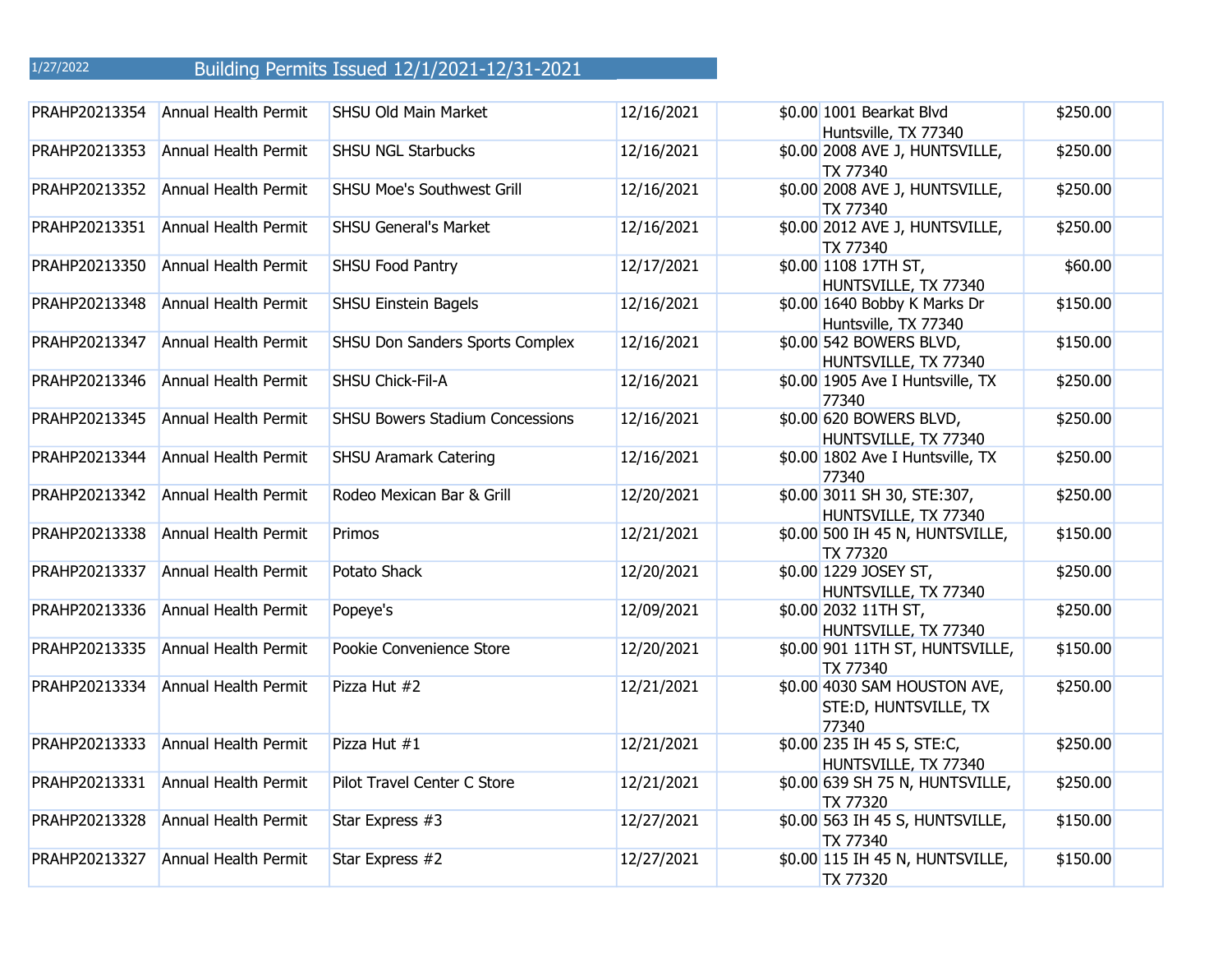| PRAHP20213323 | <b>Annual Health Permit</b> | Olive Garden                      | 12/27/2021 | \$0.00 225 IH 45 S, HUNTSVILLE,<br><b>TX 77340</b>             | \$250.00 |
|---------------|-----------------------------|-----------------------------------|------------|----------------------------------------------------------------|----------|
| PRAHP20213320 | <b>Annual Health Permit</b> | <b>MS Express</b>                 | 12/17/2021 | \$0.00 2812 SAM HOUSTON AVE,<br>STE:C, HUNTSVILLE, TX<br>77340 | \$150.00 |
| PRAHP20213319 | <b>Annual Health Permit</b> | Mr. Z's Mart                      | 12/17/2021 | \$0.00 3003 SH 30, HUNTSVILLE,<br><b>TX 77340</b>              | \$150.00 |
| PRAHP20213318 | Annual Health Permit        | Mr. Hamburger Prep Kitchen        | 12/30/2021 | \$0.00 1019 AVE J, HUNTSVILLE,<br><b>TX 77320</b>              | \$150.00 |
| PRAHP20213317 | Annual Health Permit        | Mr. Hamburger                     | 12/30/2021 | \$0.00 918 11TH ST, HUNTSVILLE,<br><b>TX 77340</b>             | \$250.00 |
| PRAHP20213316 | Annual Health Permit        | McKenzie's BBQ & Burgers          | 12/20/2021 | \$0.00 1548 11TH ST, STE:101,<br>HUNTSVILLE, TX 77340          | \$250.00 |
| PRAHP20213313 | Annual Health Permit        | McAlister's Deli                  | 12/20/2021 | \$0.00 193 IH 45 S, STE:A,<br>HUNTSVILLE, TX 77340             | \$250.00 |
| PRAHP20213312 | Annual Health Permit        | Mayflower Bakery                  | 12/27/2021 | \$0.00 1306 B SAM HOUSTON AVE,<br>HUNTSVILLE, TX 77340         | \$250.00 |
| PRAHP20213310 | <b>Annual Health Permit</b> | Lucky Steak & Seafood             | 12/17/2021 | \$0.00 625 IH 45 S, HUNTSVILLE,<br><b>TX 77340</b>             | \$250.00 |
| PRAHP20213309 | Annual Health Permit        | Los Pericos Mexican Restaurant    | 12/28/2021 | \$0.00 1548 11TH ST, STE:103,<br>HUNTSVILLE, TX 77340          | \$250.00 |
| PRAHP20213308 | <b>Annual Health Permit</b> | Los Panchitos                     | 12/15/2021 | \$0.00 1523 NORMAL PARK DR,<br>STE:A, HUNTSVILLE, TX<br>77340  | \$250.00 |
| PRAHP20213306 | Annual Health Permit        | Mi Casa Taqueria Family Tradition | 12/07/2021 | \$0.00 316 SH 190, HUNTSVILLE,<br><b>TX 77340</b>              | \$250.00 |
| PRAHP20213290 | Annual Health Permit        | La Mision Grill & Cantina         | 12/30/2021 | \$0.00 630 IH 45 S, HUNTSVILLE,<br><b>TX 77340</b>             | \$250.00 |
| PRAHP20213289 | Annual Health Permit        | La Mexicana Taqueria #2           | 12/29/2021 | \$0.00 269 SH 75 N, HUNTSVILLE,<br><b>TX 77320</b>             | \$250.00 |
| PRAHP20213287 | Annual Health Permit        | Kroger Starbucks                  | 12/10/2021 | \$0.00 223 IH 45 S, HUNTSVILLE,<br><b>TX 77340</b>             | \$250.00 |
| PRAHP20213286 | Annual Health Permit        | Kroger Produce                    | 12/10/2021 | \$0.00 223 IH 45 S, HUNTSVILLE,<br><b>TX 77340</b>             | \$250.00 |
| PRAHP20213285 | Annual Health Permit        | Kroger Meat Market & Seafood      | 12/10/2021 | \$0.00 223 IH 45 S, HUNTSVILLE,<br><b>TX 77340</b>             | \$250.00 |
| PRAHP20213284 | Annual Health Permit        | Kroger Grocery & Dairy            | 12/10/2021 | \$0.00 223 IH 45 S, HUNTSVILLE,<br><b>TX 77340</b>             | \$250.00 |
| PRAHP20213283 | Annual Health Permit        | Kroger Deli & Bakery              | 12/10/2021 | \$0.00 223 IH 45 S, HUNTSVILLE,<br><b>TX 77340</b>             | \$250.00 |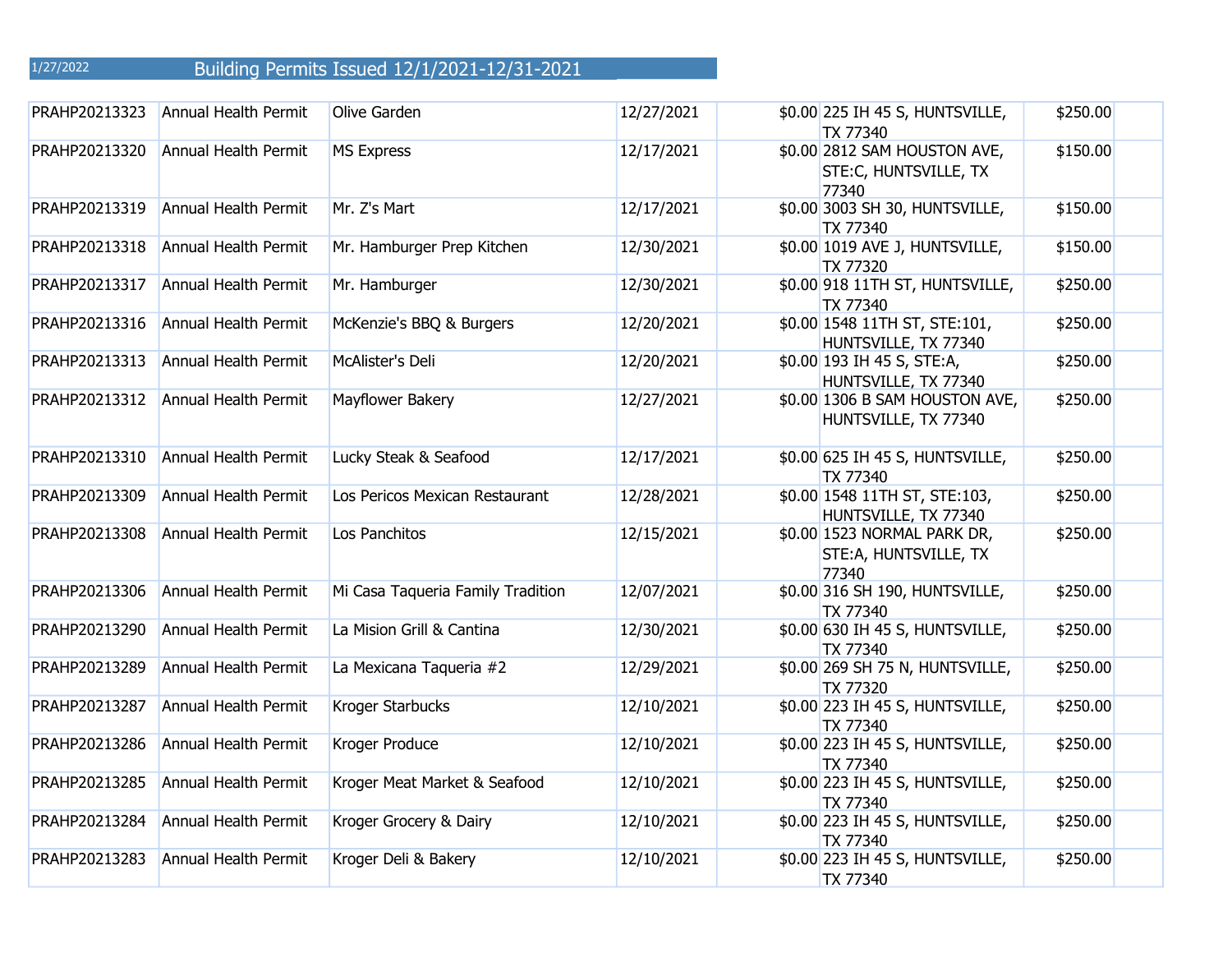| PRAHP20213264 | <b>Annual Health Permit</b> | Jack-in-the-Box #2 (4702)           | 12/21/2021 | \$0.00 3005 SH 30, HUNTSVILLE,<br>TX 77340               | \$250.00 |
|---------------|-----------------------------|-------------------------------------|------------|----------------------------------------------------------|----------|
| PRAHP20213263 | Annual Health Permit        | Jack-in-the-Box $#1(678)$           | 12/21/2021 | \$0.00 2251 Sam Houston Ave<br>Huntsville, TX 77340      | \$250.00 |
| PRAHP20213261 | Annual Health Permit        | <b>IHOP</b>                         | 12/21/2021 | \$0.00 3008 SH 30, HUNTSVILLE,<br><b>TX 77340</b>        | \$250.00 |
| PRAHP20213258 | <b>Annual Health Permit</b> | Huntsville Memorial Hospital        | 12/27/2021 | \$0.00 110 MEMORIAL HOSPITAL<br>DR, HUNTSVILLE, TX 77340 | \$250.00 |
| PRAHP20213257 | <b>Annual Health Permit</b> | Huntsville Health Care              | 12/29/2021 | \$0.00 2628 MILAM ST,<br>HUNTSVILLE, TX 77340            | \$60.00  |
| PRAHP20213255 | <b>Annual Health Permit</b> | Huntsville Food Mart #1             | 12/14/2021 | \$0.00 2309 LAKE RD,<br>HUNTSVILLE, TX 77340             | \$150.00 |
| PRAHP20213254 | <b>Annual Health Permit</b> | Huntsville Family YMCA              | 12/22/2021 | \$0.00 2906 OLD HOUSTON RD,<br>HUNTSVILLE, TX 77340      | \$60.00  |
| PRAHP20213253 | <b>Annual Health Permit</b> | Huntsville Exxon                    | 12/21/2021 | \$0.00 558 IH 45 S, HUNTSVILLE,<br><b>TX 77340</b>       | \$150.00 |
| PRAHP20213250 | Annual Health Permit        | Humphrey's Bar & Grill              | 12/30/2021 | \$0.00 1930 SAM HOUSTON AVE,<br>HUNTSVILLE, TX 77340     | \$250.00 |
| PRAHP20213242 | Annual Health Permit        | Highway Food Store                  | 12/27/2021 | \$0.00 269 SH 75 N, HUNTSVILLE,<br><b>TX 77320</b>       | \$150.00 |
| PRAHP20213241 | Annual Health Permit        | Highway 190 Food Store              | 12/22/2021 | \$0.00 1107 US 190, HUNTSVILLE,<br><b>TX 77340</b>       | \$150.00 |
| PRAHP20213239 | Annual Health Permit        | Huntsville Head Start               | 12/21/2021 | \$0.00 125 FM 980, HUNTSVILLE,<br><b>TX 77320</b>        | \$60.00  |
| PRAHP20213238 | Annual Health Permit        | Hartz Chicken Buffet                | 12/08/2021 | \$0.00 3020 SH 30, HUNTSVILLE,<br><b>TX 77340</b>        | \$250.00 |
| PRAHP20213237 | <b>Annual Health Permit</b> | Hardy's Drive In                    | 12/13/2021 | \$0.00 339 SH 75 N, HUNTSVILLE,<br><b>TX 77320</b>       | \$150.00 |
| PRAHP20213235 | Annual Health Permit        | <b>HISD Stewart Elementary</b>      | 12/09/2021 | \$0.00 3400 BOETTCHER DR,<br>HUNTSVILLE, TX 77340        | \$250.00 |
| PRAHP20213234 | <b>Annual Health Permit</b> | HISD Scott Johnson Elementary       | 12/09/2021 | \$0.00 603 SH 190, HUNTSVILLE,<br><b>TX 77340</b>        | \$250.00 |
| PRAHP20213233 | <b>Annual Health Permit</b> | HISD Sam Houston Elementary         | 12/09/2021 | \$0.00 1641 7TH ST, HUNTSVILLE,<br><b>TX 77320</b>       | \$250.00 |
| PRAHP20213232 | Annual Health Permit        | HISD Mance Park Middle School       | 12/09/2021 | \$0.00 1010 8TH ST, HUNTSVILLE,<br><b>TX 77320</b>       | \$250.00 |
| PRAHP20213231 | <b>Annual Health Permit</b> | <b>HISD Huntsville Intermediate</b> | 12/09/2021 | \$0.00 431 SH 190, HUNTSVILLE,<br><b>TX 77340</b>        | \$250.00 |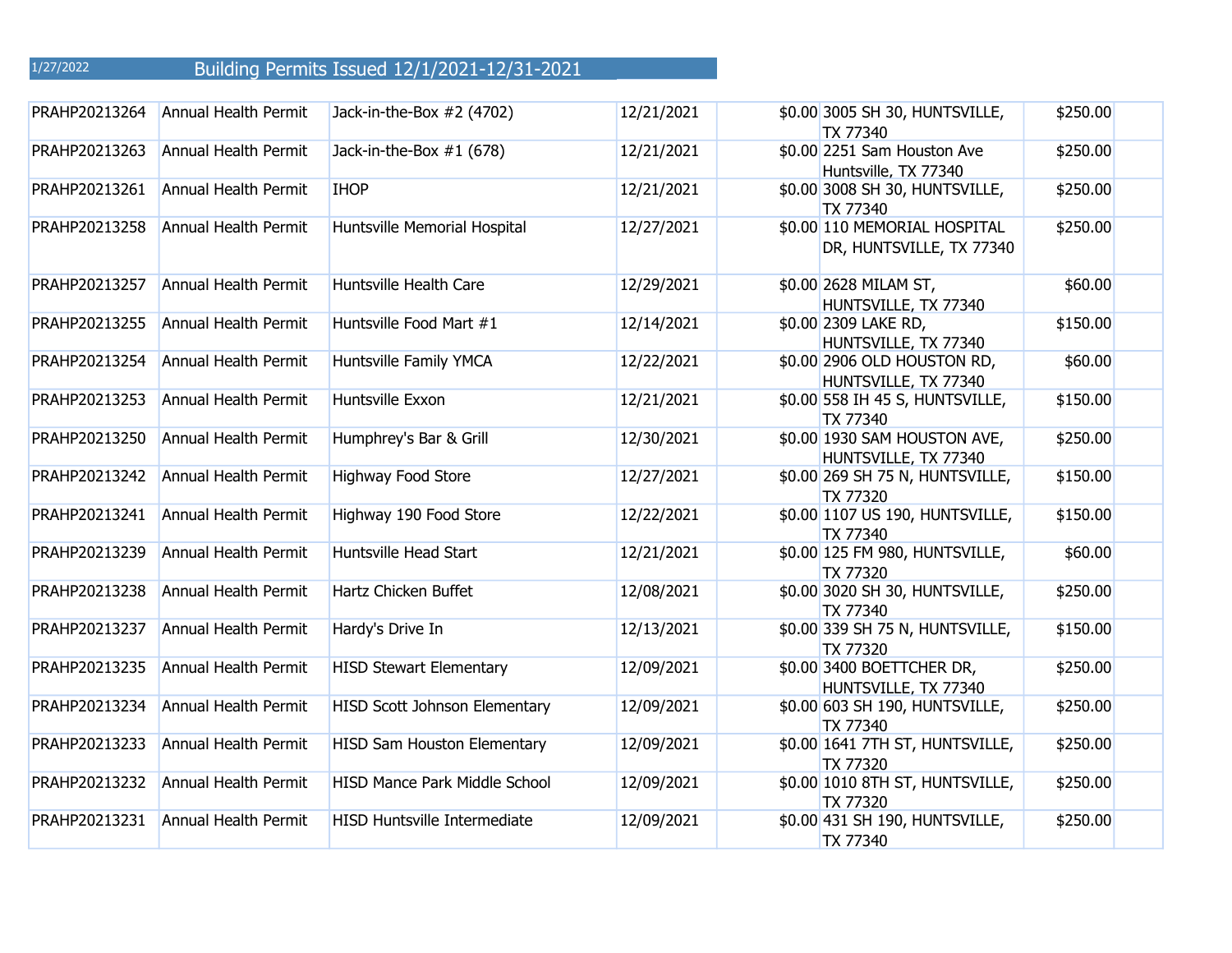| PRAHP20213230 | Annual Health Permit        | <b>HISD Huntsville Elementary</b>   | 12/09/2021 | \$0.00 87 MARTIN LUTHER KING<br>JR DR, HUNTSVILLE, TX<br>77320   | \$250.00 |
|---------------|-----------------------------|-------------------------------------|------------|------------------------------------------------------------------|----------|
| PRAHP20213228 | <b>Annual Health Permit</b> | <b>HISD High School</b>             | 12/09/2021 | \$0.00 515 FM 2821 E,<br>HUNTSVILLE, TX 77320                    | \$250.00 |
| PRAHP20213226 | <b>Annual Health Permit</b> | <b>HISD Gibbs Pre-K Center</b>      | 12/09/2021 | \$0.00 1800 19TH ST,<br>HUNTSVILLE, TX 77340                     | \$250.00 |
| PRAHP20213225 | <b>Annual Health Permit</b> | <b>HISD Commodity Warehouse</b>     | 12/09/2021 | \$0.00 690 Sam Houston Ave<br>Huntsville, TX 77340               | \$150.00 |
| PRAHP20213219 | <b>Annual Health Permit</b> | Gypsy's Coffee & Cream              | 12/31/2021 | \$0.00 1329 UNIVERSITY AVE,<br>HUNTSVILLE, TX 77340              | \$150.00 |
| PRAHP20213217 | <b>Annual Health Permit</b> | Great American Cookie & Marble Slab | 12/29/2021 | \$0.00 255 IH 45 S, STE:C,<br>HUNTSVILLE, TX 77340               | \$250.00 |
| PRAHP20213215 | Annual Health Permit        | <b>Granary Health Foods</b>         | 12/17/2021 | \$0.00 3012 SH 30, HUNTSVILLE,<br>TX 77340                       | \$250.00 |
| PRAHP20213214 | Annual Health Permit        | Good Shepherd Mission               | 12/20/2021 | \$0.00 1005 MARTIN LUTHER KING<br>JR DR, HUNTSVILLE, TX<br>77320 | \$60.00  |
| PRAHP20213213 | <b>Annual Health Permit</b> | God's Precious Cargo                | 12/02/2021 | \$0.00 719 10TH ST, HUNTSVILLE,<br><b>TX 77320</b>               | \$150.00 |
| PRAHP20213204 | <b>Annual Health Permit</b> | Food-4-Tha-Soul                     | 12/27/2021 | \$0.00 2619 MONTGOMERY RD,<br>HUNTSVILLE, TX 77340               | \$250.00 |
| PRAHP20213203 | <b>Annual Health Permit</b> | Food-4-Tha-Soul #2                  | 12/27/2021 | \$0.00 2309 LAKE RD,<br>HUNTSVILLE, TX 77340                     | \$250.00 |
| PRAHP20213202 | <b>Annual Health Permit</b> | <b>Focused Post Acute Care</b>      | 12/20/2021 | \$0.00 1302 NOTTINGHAM ST,<br>HUNTSVILLE, TX 77340               | \$250.00 |
| PRAHP20213201 | Annual Health Permit        | Floyd's on 14th                     | 12/30/2021 | \$0.00 1221 14TH ST,<br>HUNTSVILLE, TX 77340                     | \$250.00 |
| PRAHP20213200 | Annual Health Permit        | Five Loaves Deli                    | 12/21/2021 | \$0.00 1329 University Ave, Ste H<br>Huntsville, TX 77340        | \$250.00 |
| PRAHP20213198 | Annual Health Permit        | Fiesta Taqueria                     | 12/20/2021 | \$0.00 1102 SH 190, HUNTSVILLE,<br>TX 77340                      | \$250.00 |
| PRAHP20213197 | <b>Annual Health Permit</b> | Fatboys MFU                         | 12/17/2021 | \$0.00 1110 AVE M, HUNTSVILLE,<br><b>TX 77340</b>                | \$250.00 |
| PRAHP20213196 | Annual Health Permit        | Farmhouse Cafe                      | 12/31/2021 | \$0.00 1325 UNIVERSITY AVE,<br>HUNTSVILLE, TX 77340              | \$250.00 |
| PRAHP20213195 | <b>Annual Health Permit</b> | <b>Fancy Donuts</b>                 | 12/21/2021 | \$0.00 1938 SAM HOUSTON AVE,<br>HUNTSVILLE, TX 77340             | \$150.00 |
| PRAHP20213194 | <b>Annual Health Permit</b> | Family Dollar Store #22498          | 12/27/2021 | \$0.00 1524 11th St, Ste A<br>Huntsville, TX 77340               | \$250.00 |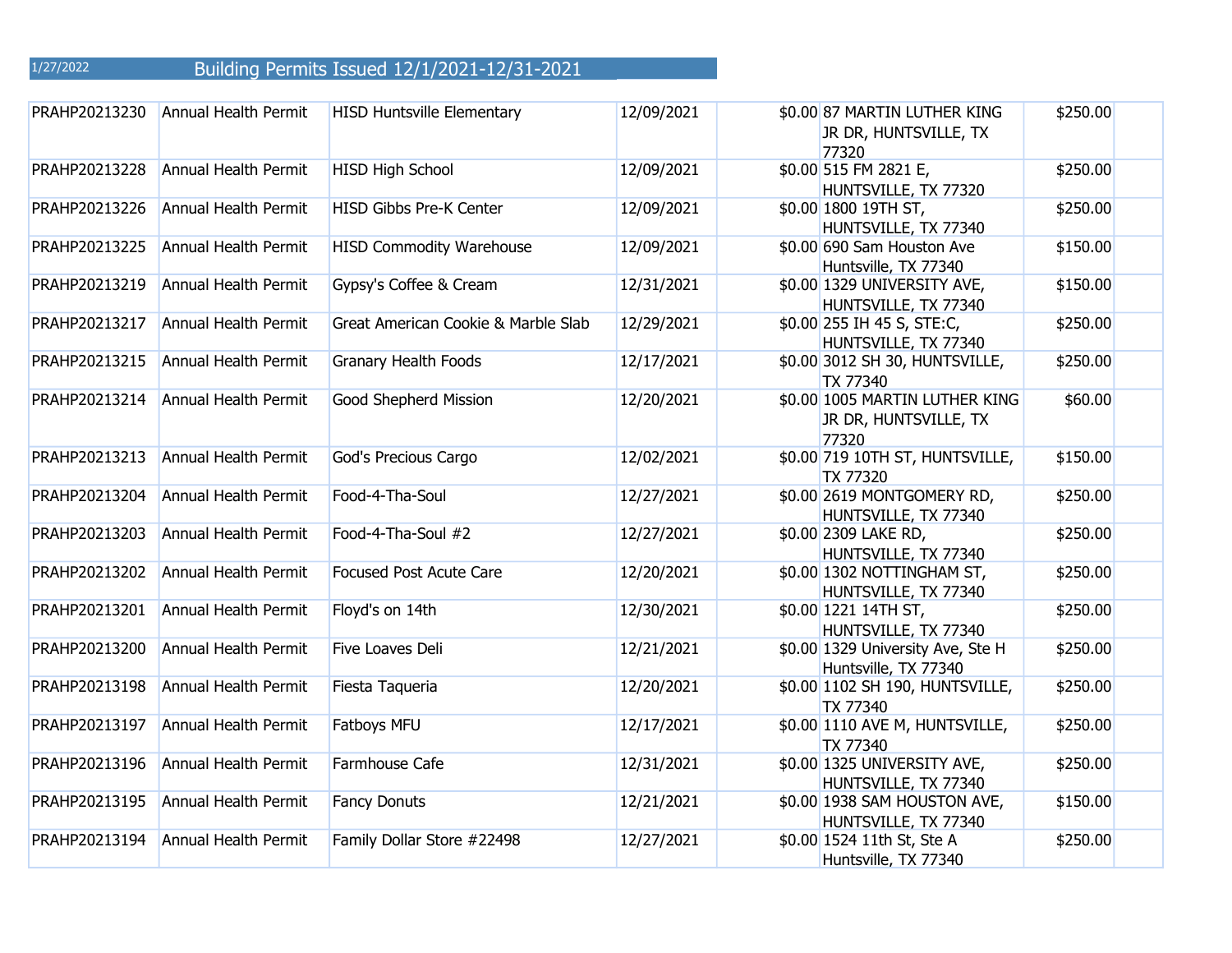| PRAHP20213188 | Annual Health Permit        | Wal-Mart Meat Market/Grab & Go #285  | 12/01/2021 | \$0.00 141 IH 45 S, HUNTSVILLE,<br>TX 77340              | \$250.00 |
|---------------|-----------------------------|--------------------------------------|------------|----------------------------------------------------------|----------|
| PRAHP20213187 | <b>Annual Health Permit</b> | Wal-Mart Grocery & Produce #285      | 12/01/2021 | \$0.00 141 IH 45 S, HUNTSVILLE,<br>TX 77340              | \$250.00 |
| PRAHP20213186 | Annual Health Permit        | Wal-Mart Deli #285                   | 12/01/2021 | \$0.00 141 IH 45 S, HUNTSVILLE,<br>TX 77340              | \$250.00 |
| PRAHP20213185 | Annual Health Permit        | Wal-Mart Bakery #285                 | 12/01/2021 | \$0.00 141 IH 45 S, HUNTSVILLE,<br>TX 77340              | \$250.00 |
| PRAHP20213138 | Annual Health Permit        | Family Dollar Store #31734           | 12/27/2021 | \$0.00 624 11TH ST, HUNTSVILLE,<br>TX 77340              | \$250.00 |
| PRAHP20213137 | Annual Health Permit        | Falco's C Store                      | 12/27/2021 | \$0.00 1901 SYCAMORE AVE,<br>HUNTSVILLE, TX 77340        | \$150.00 |
| PRAHP20213136 | Annual Health Permit        | Faith Lutheran School                | 12/22/2021 | \$0.00 111 SUMAC RD,<br>HUNTSVILLE, TX 77340             | \$60.00  |
| PRAHP20213135 | Annual Health Permit        | Faith Kids Preschool                 | 12/21/2021 | \$0.00 2407 SAM HOUSTON AVE,<br>HUNTSVILLE, TX 77340     | \$60.00  |
| PRAHP20213134 | Annual Health Permit        | Fairfield Inn & Suites Marriott      | 12/30/2021 | \$0.00 136 RAVENWOOD VILLAGE<br>DR, HUNTSVILLE, TX 77340 | \$150.00 |
| PRAHP20213132 | <b>Annual Health Permit</b> | Elkins Lake Clubhouse                | 12/21/2021 | \$0.00 632 CHERRY HILLS DR,<br>HUNTSVILLE, TX 77340      | \$250.00 |
| PRAHP20213130 | Annual Health Permit        | El Tapatio #2                        | 12/29/2021 | \$0.00 2904 SAM HOUSTON AVE,<br>HUNTSVILLE, TX 77340     | \$250.00 |
| PRAHP20213128 | Annual Health Permit        | El Gordo Taqueria MFU                | 12/22/2021 | \$0.00 2615 MONTGOMERY RD,<br>HUNTSVILLE, TX 77340       | \$250.00 |
| PRAHP20213127 | <b>Annual Health Permit</b> | El Gordo Taqueria                    | 12/14/2021 | \$0.00 611 11TH ST, HUNTSVILLE,<br>TX 77340              | \$250.00 |
| PRAHP20213125 | <b>Annual Health Permit</b> | Double Dave's Pizzaworks             | 12/21/2021 | \$0.00 3011 SH 30, STE:206,<br>HUNTSVILLE, TX 77340      | \$250.00 |
| PRAHP20213124 | Annual Health Permit        | Donut Wheel                          | 12/27/2021 | \$0.00 1223 SAM HOUSTON AVE,<br>HUNTSVILLE, TX 77340     | \$150.00 |
| PRAHP20213123 | <b>Annual Health Permit</b> | Domino's Pizza                       | 12/21/2021 | \$0.00 2411 AVE I, HUNTSVILLE,<br>TX 77340               | \$250.00 |
| PRAHP20213121 | Annual Health Permit        | Dollar Tree #04443                   | 12/27/2021 | \$0.00 257 C IH 45 S, HUNTSVILLE,<br>TX 77340            | \$250.00 |
| PRAHP20213051 | <b>Annual Health Permit</b> | Discovery Days Preschool             | 12/13/2021 | \$0.00 2400 SYCAMORE AVE,<br>HUNTSVILLE, TX 77340        | \$150.00 |
| PRAHP20212973 | Annual Health Permit        | Denim & Diamonds Preschool Kids Klub | 12/14/2021 | \$0.00 1700 7TH ST, HUNTSVILLE,<br><b>TX 77320</b>       | \$150.00 |
| PRAHP20212969 | Annual Health Permit        | CVS Pharmacy #6655                   | 12/20/2021 | \$0.00 1569 11TH ST,<br>HUNTSVILLE, TX 77340             | \$250.00 |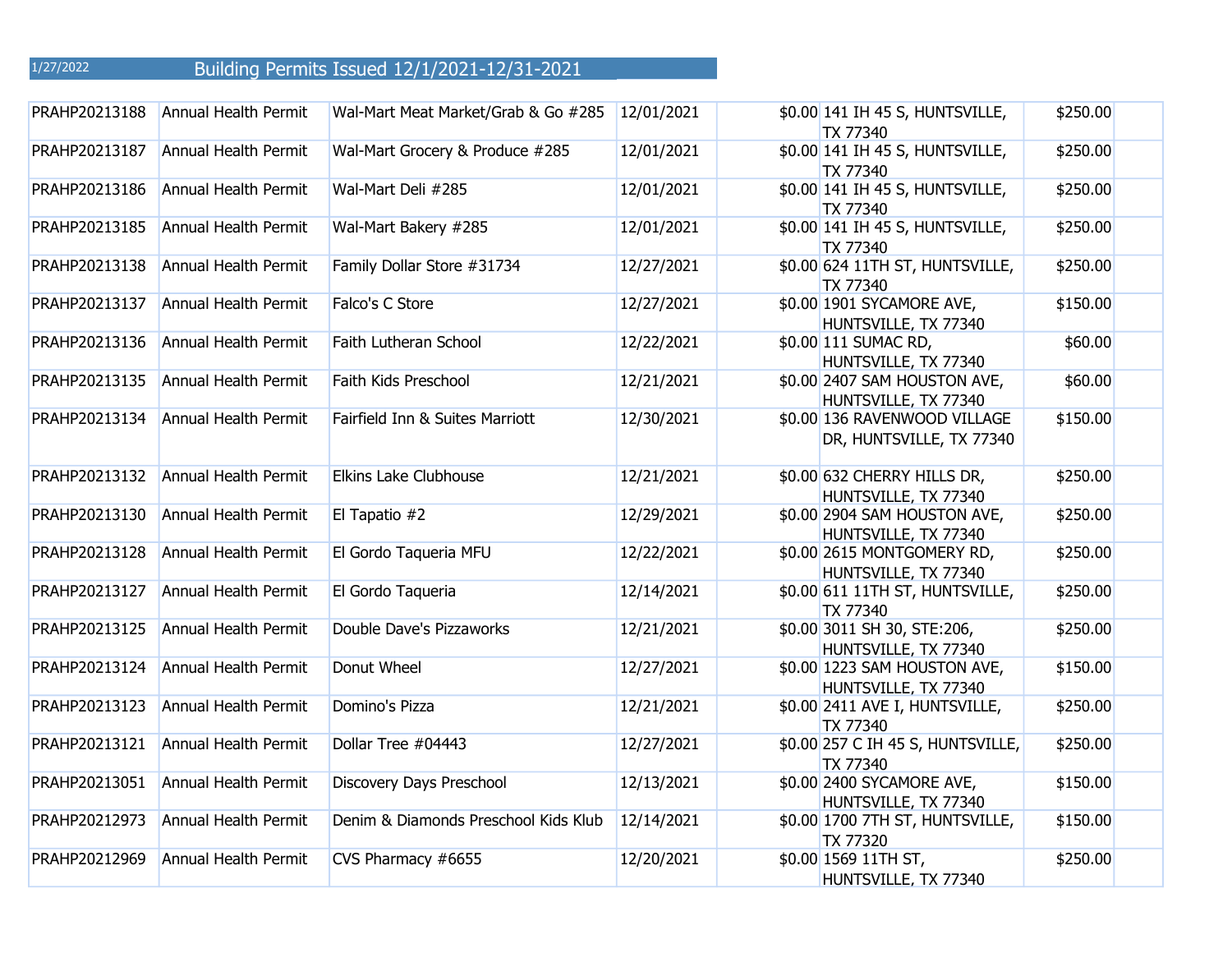| PRAHP20212968 | <b>Annual Health Permit</b> | CVS Pharmacy #2                       | 12/20/2021 | \$0.00 2421 SAM HOUSTON AVE,<br>HUNTSVILLE, TX 77340           | \$250.00 |
|---------------|-----------------------------|---------------------------------------|------------|----------------------------------------------------------------|----------|
| PRAHP20212967 | <b>Annual Health Permit</b> | <b>Creekside Retirement Community</b> | 12/09/2021 | \$0.00 1433 VETERANS MEMORIAL<br>PKWY, HUNTSVILLE, TX<br>77340 | \$60.00  |
| PRAHP20212960 | <b>Annual Health Permit</b> | Cinema Ten                            | 12/17/2021 | \$0.00 3 FINANCIAL PLAZA,<br>HUNTSVILLE, TX 77340              | \$250.00 |
| PRAHP20212958 | <b>Annual Health Permit</b> | Chipotle Mexican Grill #2503          | 12/21/2021 | \$0.00 213 IH 45 S, HUNTSVILLE,<br>TX 77340                    | \$250.00 |
| PRAHP20212956 | Annual Health Permit        | China House                           | 12/17/2021 | \$0.00 2105 SAM HOUSTON AVE,<br>HUNTSVILLE, TX 77340           | \$150.00 |
| PRAHP20212955 | Annual Health Permit        | Chili's Grill & Bar                   | 12/27/2021 | \$0.00 123 IH 45 N, HUNTSVILLE,<br><b>TX 77320</b>             | \$250.00 |
| PRAHP20212948 | Annual Health Permit        | Carriage Inn                          | 12/10/2021 | \$0.00 2805 LAKE RD,<br>HUNTSVILLE, TX 77340                   | \$60.00  |
| PRAHP20212946 | Annual Health Permit        | Carbonero                             | 12/15/2021 | \$0.00 1524 11th St, Ste A<br>Huntsville, TX 77340             | \$250.00 |
| PRAHP20212945 | <b>Annual Health Permit</b> | Burger King #63                       | 12/27/2021 | \$0.00 107 IH 45 S, HUNTSVILLE,<br><b>TX 77340</b>             | \$250.00 |
| PRAHP20212943 | <b>Annual Health Permit</b> | Brookshire Bros - Produce             | 12/27/2021 | \$0.00 2601 11TH ST,<br>HUNTSVILLE, TX 77340                   | \$150.00 |
| PRAHP20212942 | <b>Annual Health Permit</b> | Brookshire Bros - Meat Market         | 12/27/2021 | \$0.00 2601 11TH ST,<br>HUNTSVILLE, TX 77340                   | \$250.00 |
| PRAHP20212941 | Annual Health Permit        | Brookshire Bros - Grocery             | 12/27/2021 | \$0.00 2601 11TH ST,<br>HUNTSVILLE, TX 77340                   | \$250.00 |
| PRAHP20212940 | <b>Annual Health Permit</b> | Brookshire Bros - Deli                | 12/27/2021 | \$0.00 2601 11TH ST,<br>HUNTSVILLE, TX 77340                   | \$250.00 |
| PRAHP20212933 | Annual Health Permit        | Brookshire Bros - Bakery              | 12/27/2021 | \$0.00 2601 11TH ST,<br>HUNTSVILLE, TX 77340                   | \$150.00 |
| PRAHP20212931 | Annual Health Permit        | Bonnie Lu's Best Brew                 | 12/29/2021 | \$0.00 1117 12TH ST,<br>HUNTSVILLE, TX 77340                   | \$150.00 |
| PRAHP20212910 | Annual Health Permit        | Best Western of Huntsville            | 12/13/2021 | \$0.00 201 WEST HILL PARK CIR,<br>HUNTSVILLE, TX 77320         | \$150.00 |
| PRAHP20212909 | Annual Health Permit        | Best Catch Fish & Seafood             | 12/30/2021 | \$0.00 1798 SH 30 E, HUNTSVILLE,<br><b>TX 77320</b>            | \$150.00 |
| PRAHP20212908 | Annual Health Permit        | The Best Box Ever Bakery              | 12/28/2021 | \$0.00 1329 UNIVERSITY AVE,<br>STE: B, HUNTSVILLE, TX<br>77340 | \$250.00 |
| PRAHP20212907 | Annual Health Permit        | Bennie J's Smoke Pit LLC              | 12/30/2021 | \$0.00 621 9TH ST, HUNTSVILLE,<br><b>TX 77320</b>              | \$250.00 |